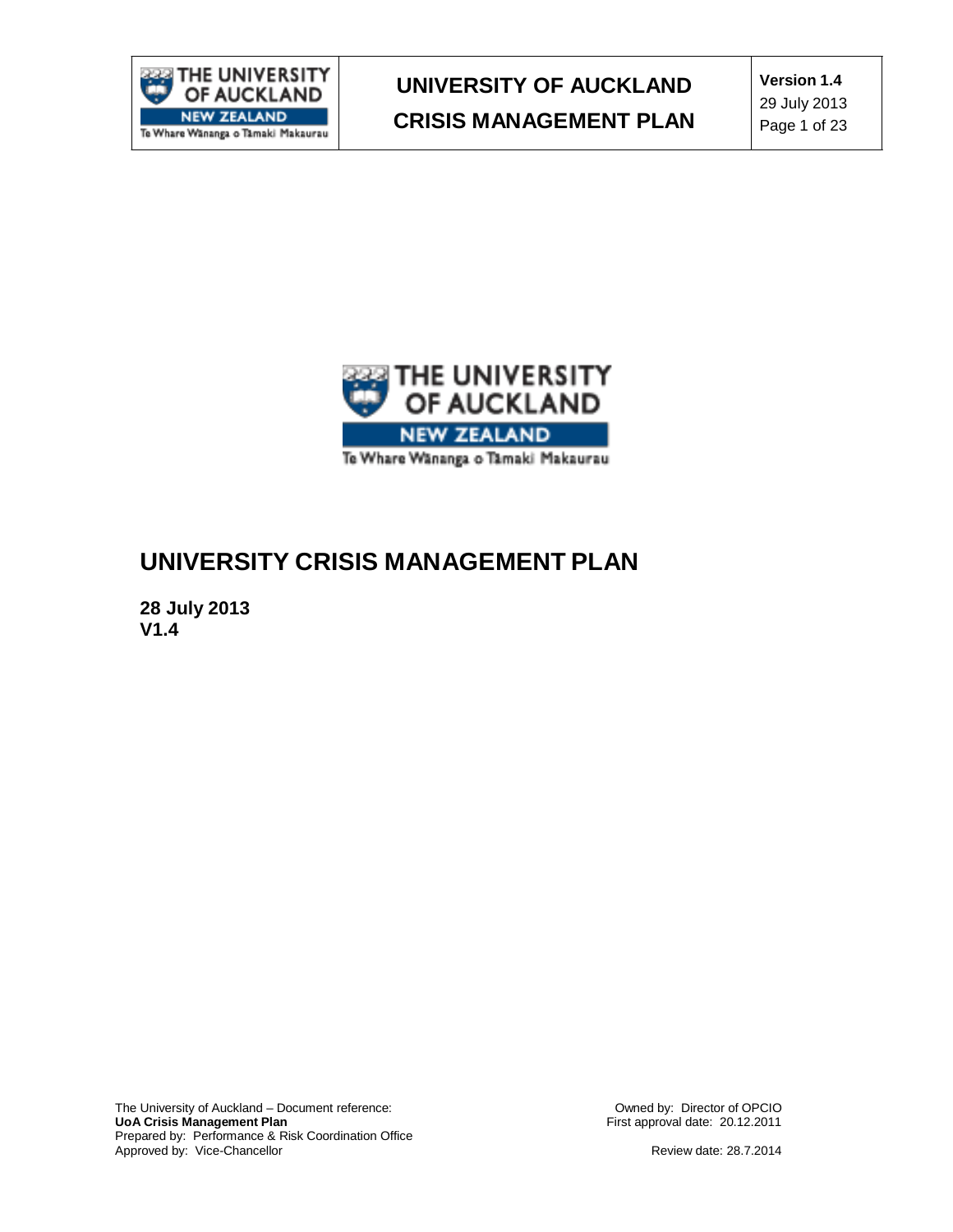

## **LIST OF CONTENTS**

- 1. Emergency Procedures Summary
- 2. Introduction
	- 2.1 Context<br>2.2 Universit
	- 2.2 University Resilience Management Policy<br>2.3 Resilience Response Process
	- Resilience Response Process
- 3. UCMT Contact Information
- 4. Activation & Notification
	- 4.1 Determining Activation Level<br>4.2 Mandatory Notifications
	- **Mandatory Notifications**
- 5. Response Organisation<br>5.1 Response Structure
	- Response Structure & Actions
	- 5.2 Roles & Responsibilities
- 6. Crisis Management Response Operations Management Locations

Figures:

- 1. Resilience Management Plan Relationships
- 2. 4Rs of Resilience
- 3. Resilience Response Process
- 4. Event Level & Risk Office / Management Notification
- 5. Indicative Response Structure Faculty / Service Divisions
- 6. Response Structure University Crisis Management Team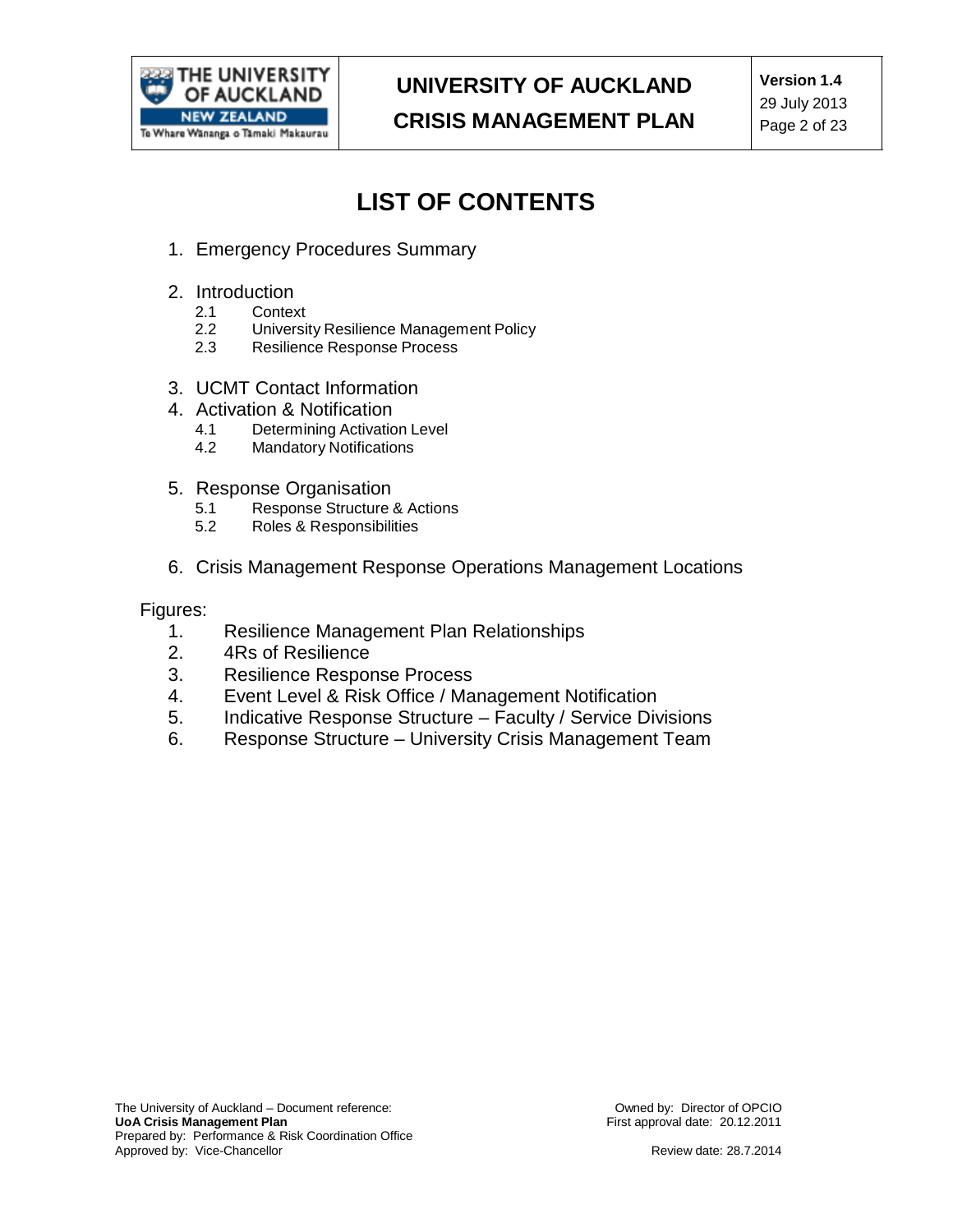

## **UNIVERSITY OF AUCKLAND**

**CRISIS MANAGEMENT PLAN**

**Version 1.4** 29 July 2013 Page 3 of 23

### **1. EMERGENCY PROCEDURES SUMMARY**

A range of emergency fire / evacuation notices are posted throughout Campus sites. In addition, there are numerous safety & emergency response plans and procedures that apply to specific Faculty and Service Division operations. This page summarises some generic procedures. Further details can be found in the various emergency procedures guides, manuals and contingency plans.

## **IN CASE OF FIRE:**

- **1. Sound alarm and warn other people.**
- **2. Dial (1) 111 and give details.**
- **3. Evacuate to nominated assembly areas and remain there until all clear.**

#### **IN CASE OF EARTHQUAKE:**

- **1. If indoors stay there and move clear of obvious hazards.**
- **2. If out doors move clear of obvious hazards.**
- **When shaking stops:**
- **3. Check other people and treat injuries etc.**
- **4. Deal with other hazards created by earthquake, e.g. Fires, electrical hazards, etc.**

#### **IN CASE OF ACCIDENT:**

- **1. Arrange or render First Aid.**
- **2. Call ambulance (1) 111 if needed.**
- **3. Notify UNISAFE at ph x85000 or (1) 923 5000.**
- **4. Ensure accident scene is safe.**
- **5. DO NOT DISTURB THE SCENE.**

**If serious harm has occurred:**

- **6. Notify UNISAFE.**
- **7. Notify Health & Safety Manager.**
- **8. Manager to make Mandatory Notification and reporting to OSH (refer Health & Safety Manager).**

#### **IN CASE OF POWER CUT**

- **1. Evacuate the building if instructed to do so.**
- **2. In the event the power is out for more than 30 mins, and there have been no instructions, make your way out of the building.**

#### **IN CASE OF HAZARDOUS SUBSTANCE EMERGENCY / CHEMICAL SPILL**

- **1. Withdraw from the area and raise the alarm.**
- **2. In the event of an emergency or major spill call (1) 111 and give details.**
- **3. Render first aid if it is safe to do so.**
- 4. Isolate and contain the spill if it is safe to do so, if you are a trained & equipped responder.<br>5. Notify UNISAFE at ph x85000 or (1) 923 5000.
- **5. Notify UNISAFE at ph x85000 or (1) 923 5000.**
- **6. Notify Lab Manager or Hazards & Containment Manager.**

#### **EMERGENCY SIGNAL**

**Continuous ringing of Alarm Bell or an audible evacuation instruction (this signal varies from site to site).**

**ALL CLEAR SIGNAL Verbal message to Fire Wardens to notify staff it is safe to return.**

The University of Auckland – Document reference: **UoA Crisis Management Plan** Prepared by: Performance & Risk Coordination Office Approved by: Vice-Chancellor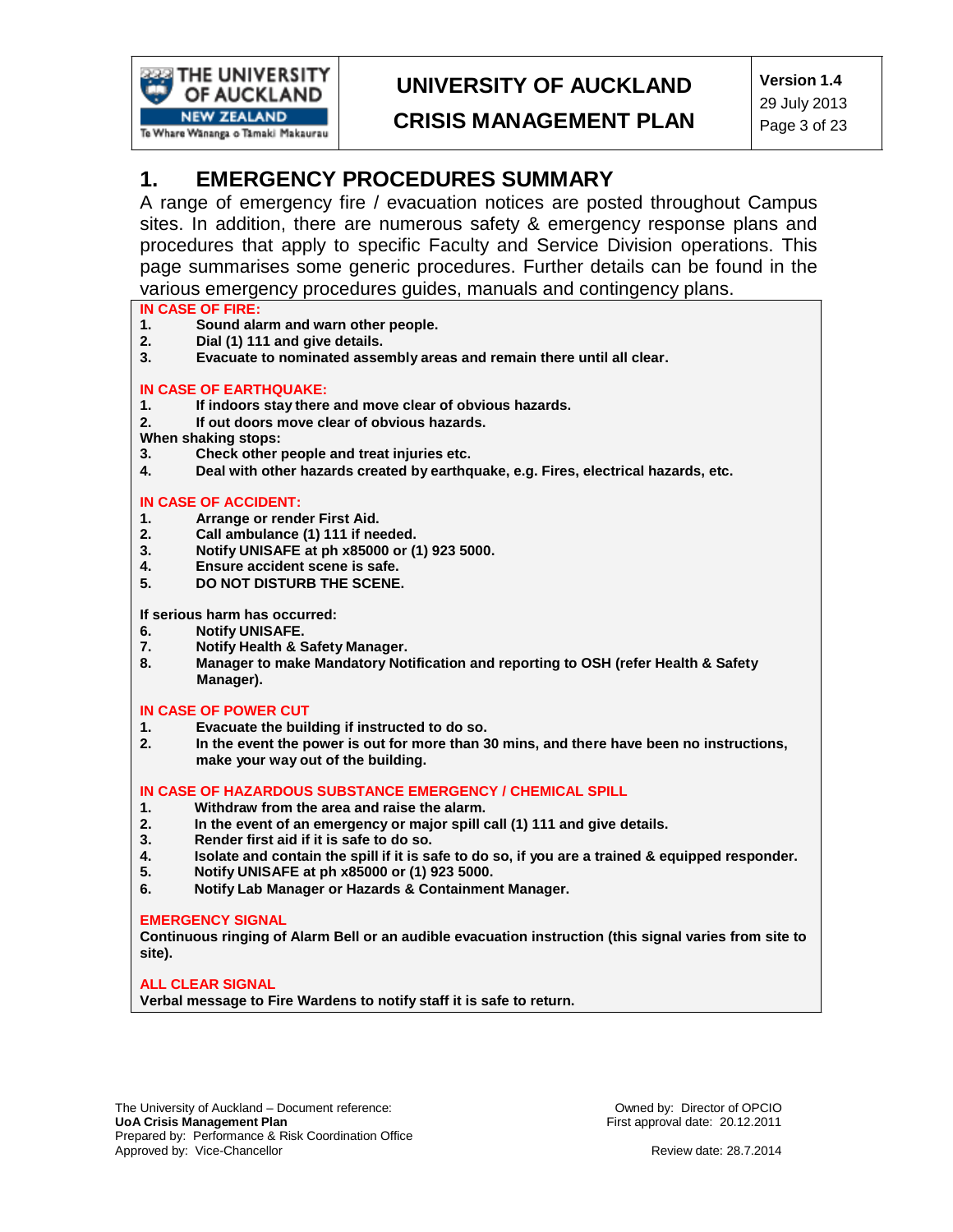

### **2. INTRODUCTION**

### **2.1 Context**

The purpose of this University of Auckland Crisis Management Plan is to set out the key required actions for the UoA Senior Management Team to effectively support a University response to an emergency or business interruption.

The University Crisis Management Team (UCMT) convenes if whole-oforganisation resources and or co-ordination are required by the Faculty / Service Division (F/SD) experiencing the emergency or business interruption, and whether there are significant organisational implications for the UoA.

The F/SD manages the operational incident on the ground, as described in their own suite of emergency plans, contingency and business continuity plans. A F/SD Resilience Response Plan overviews this suite of arrangements to enable a co-ordinated response to ensure restoration of business as usual (BAU) as soon as possible.

The UCMT considers strategic and reputational issues, and manages the interface between the F/SD response on the ground; and the UoA governance (the Council) and the authorities as necessary. Figure 1 shows the relationship between this University Crisis Management Plan and other resilience management & response plans in place across the UoA.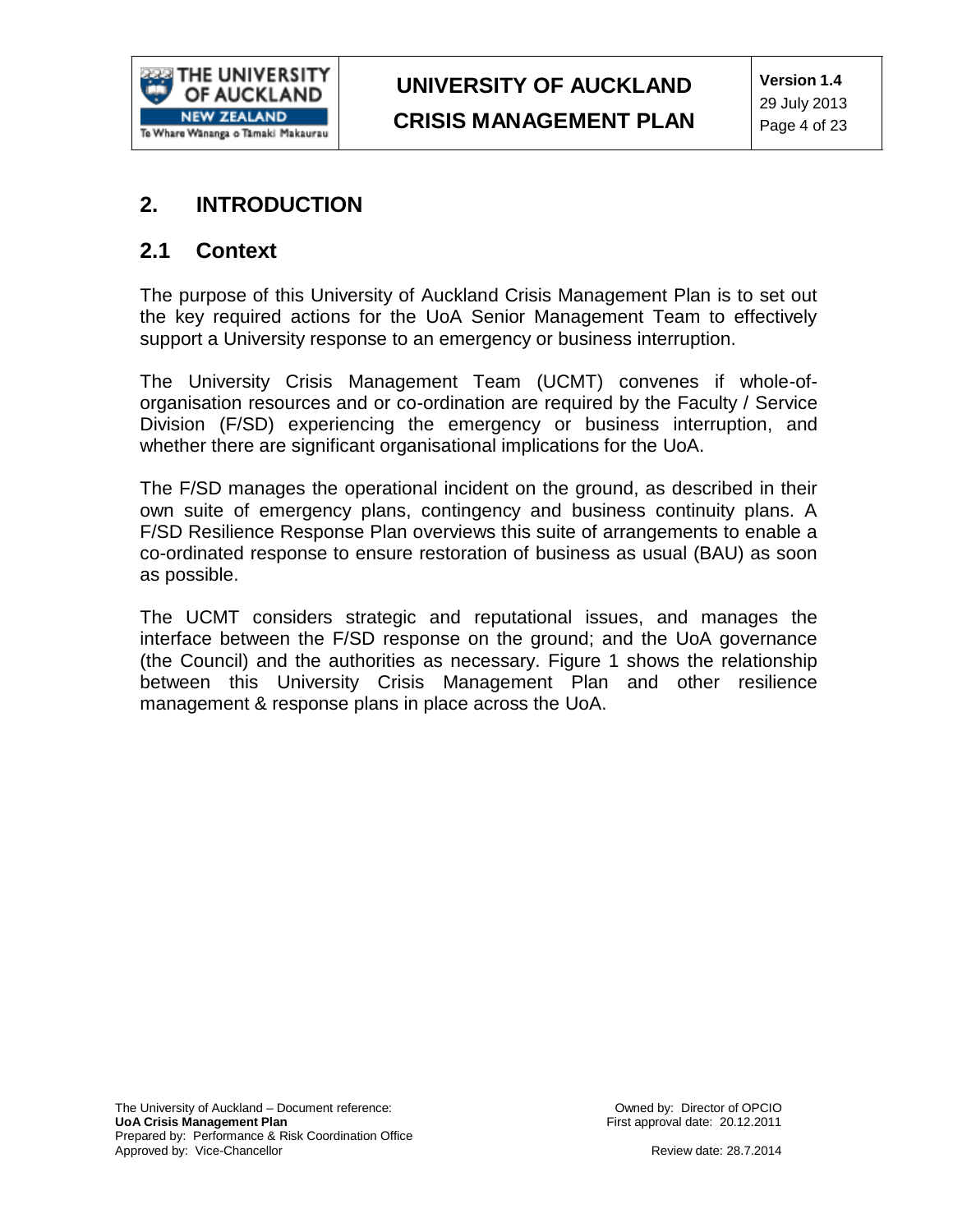

| <b>FIGURE 1: RESILIENCE MANAGEMENT PLAN RELATIONSHIPS</b> |                                                                 |                                                                                   |                                                                                                                                                                     |
|-----------------------------------------------------------|-----------------------------------------------------------------|-----------------------------------------------------------------------------------|---------------------------------------------------------------------------------------------------------------------------------------------------------------------|
| Tier 1                                                    | Applies to everyone                                             | <b>U</b> of A Resilience<br><b>Management Plan</b>                                | Overall policy framework &<br>principles, fire & evacuation plans<br>applying to everything, indicating<br>what plans are where.                                    |
|                                                           | Applies to parts of<br>the organisation                         | <b>U</b> of A Crisis<br><b>Management Plan</b>                                    | Co-ordination and support of<br>response & recovery efforts, for<br>major incidents / interruptions<br>impacting across the UoA                                     |
| Tier 2                                                    | Specific to Faculty<br>/ Service Division<br>sites & operations | <b>Faculty / Service</b><br><b>Division Resilience</b><br><b>Management Plans</b> | Specific to operations / business<br>areas. E.g., includes business<br>continuity plans; contingency<br>plans & procedures; incident<br>management procedures; etc. |
| Tier 3                                                    | Task & business unit<br>specific                                | <b>Relevant BAU Plans &amp;</b><br><b>Procedures</b>                              | Refer to the most relevant plans<br>& procedures or types of core &<br>critical operations                                                                          |

#### **Definitions**

For the purposes of this Plan, key terms are defined below.

#### *Resilience*

*Resilience is the ability of the University's people, places and systems to return to business as usual after an emergency and or interruption.*

#### *Emergency*

*An emergency is any unplanned event that can cause deaths or significant injuries to employees, students or the public; or that can shutdown University systems, sites, disrupt operations, or cause physical or environmental damage.*

#### *Business Interruption*

*A business interruption is any unplanned event that can cause more than minor disruption to business as usual (BAU) operations.*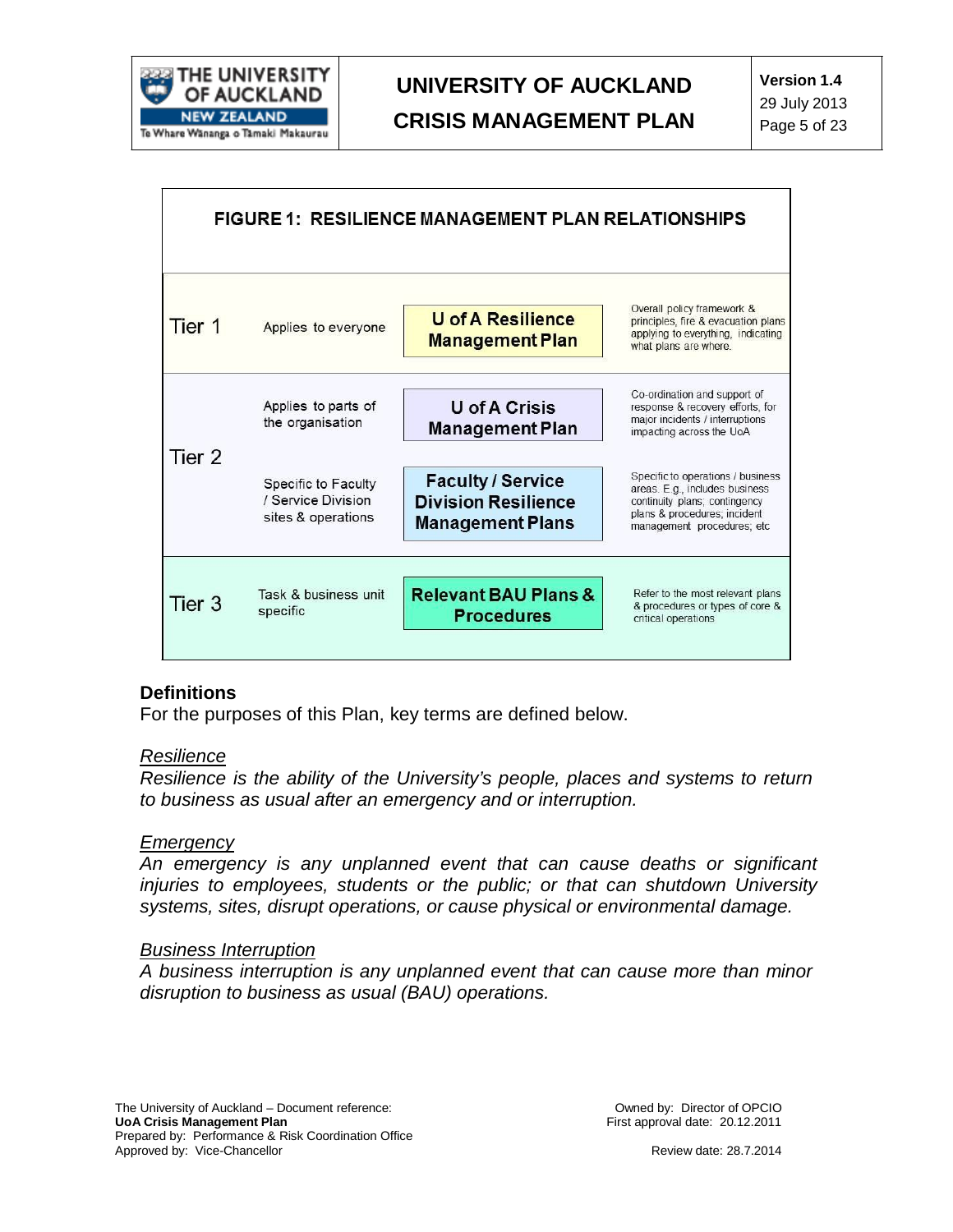

**Version 1.4** 29 July 2013 Page 6 of 23

### *Business Continuity Management*

*Business Continuity Management is an ongoing process that is supported by senior management, comprising all Business Continuity Planning, practices and processes. This includes the development, implementation and maintenance of strategies, plans, resources and actions to secure a managed response to an unexpected incident that impacts the operation of the University's critical processes.*

#### *Crisis*

*A crisis is an emergency or business interruption that has significant organisational implications, and requires whole of organisation resources and or coordination.*

The activation of this Crisis Management Plan is at the discretion of Vice Chancellor or the Director Organisational Performance & CIO (DOPCIO), who is the Director of the Risk Office. This Plan can be activated while business as usual is carrying on in other parts of the UoA, and normal administrative procedures, management and governance arrangements are in place. Special arrangements & delegations should this not be possible are in place, as described in the Statute below.

#### **University of Auckland Emergency Management Statute 2007**

The Statute sets out the delegations to support the governance and management of the University for the duration of an emergency and any recovery period. In the Statute, "emergency" is defined as follows, in section 1.1 of the Statute:

*"Emergency means an event, occurrence or circumstance beyond the control of the Council that:*

- *a) Adversely affects the premises, buildings or facilities of the University; or its supporting infrastructure; or its staff of students; such that a substantial part or parts of the University are required to close, be quarantined or restricted (at the behest of any local or national authority or voluntarily) for a period of more than five days; and / or*
- *b) Prevents the delivery or undertaking of normal day to day management functions; and*
- *c) Is declared such by the Council or (where for any reason the Council cannot pass a resolution, whether or not in a meeting) by the Emergency Cabinet.*

*An Emergency includes such reasonable recovery periods following any closure, quarantine or restriction as may be necessary to ensure the University is capable of resuming its normal day to day management and governance functions, in whole or part.*

*In the event an Emergency was declared under the Statute, this Crisis Management Plan would support the Emergency Cabinet in the conduct of their duties and decision-making."*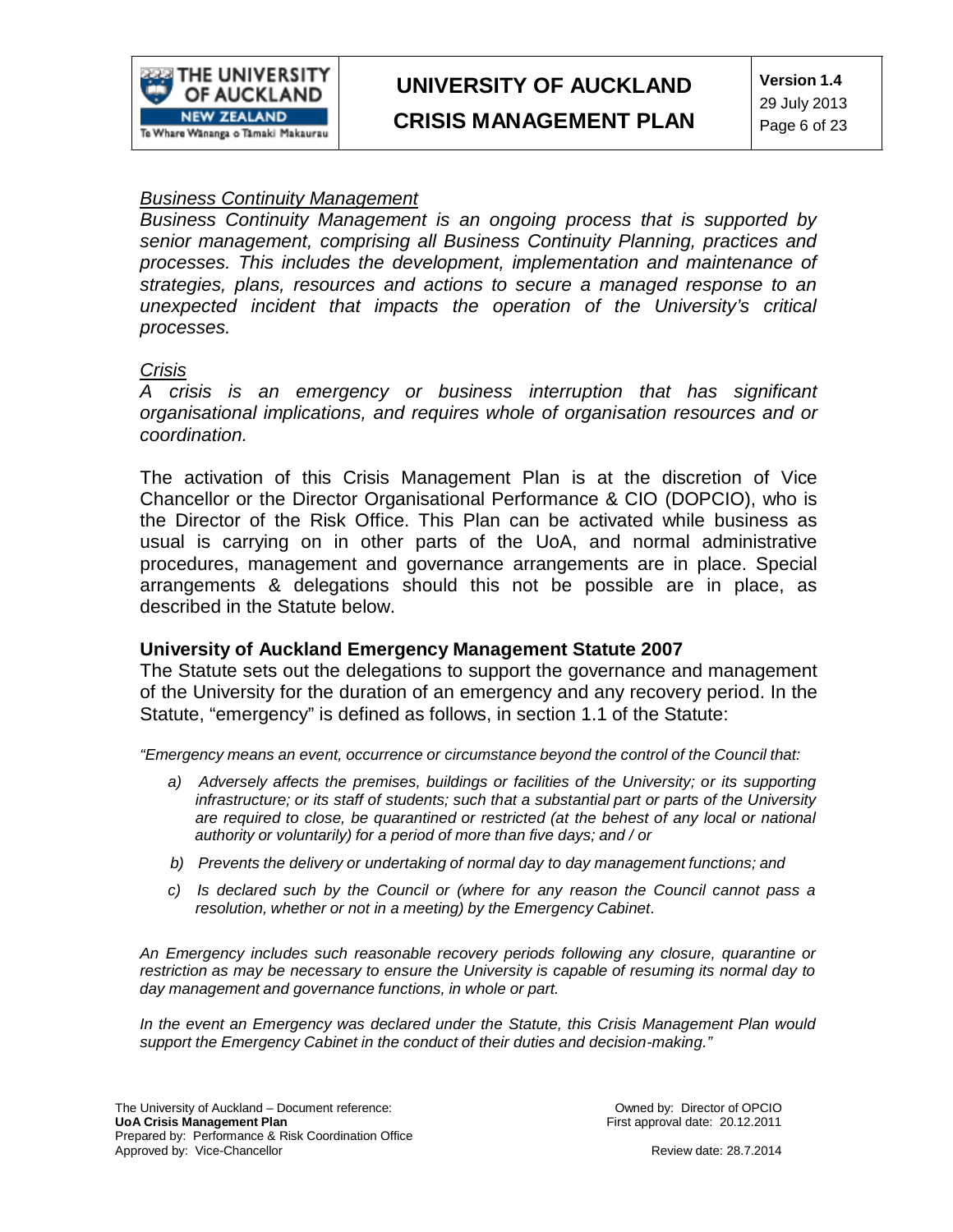

### **2.2 University Resilience Management Policy**

- 1. The University will ensure that it is able to function to the fullest possible extent, even though this may be at a reduced level, during and after an emergency and / or business interruption event.
- 2. The University will achieve this by:
	- Maintaining effective resilience management systems to mitigate the adverse effects of interruption events and to enable timely and effective return to business as usual conditions; and
	- Maintaining resilience response plans that enable timely and effective response to emergency and / or business interruptions.
- 3. The University will regularly assess resilience risk across its organisation and operations to identify the critical functions and priorities for response and recovery efforts.
- 4. The University's response priorities are:
	- 1. Safety & security of people;
	- 2. Protecting critical infrastructure and services;
	- 3. Maintaining the Universities core business functions of research; and teaching and learning; and
	- 4. Protecting the environment.

#### **Applicable Plans**

It is the role of the Risk Office, under the leadership of the Director of Organisational Performance & Chief Information Officer (DOPCIO), to determine alongside the F/SD Manager where Resilience Response Plans are required. Plans are prepared by the F/SD with input and guidance from the Risk Office.

This Plan (The University of Auckland Crisis Management Plan) sets out guidance for F/SD Managers to prepare their own Resilience Response Plans and/ or to ensure their relevant emergency, response, contingency and business continuity plans and procedures harmonise with it.

Key resilience response, contingency plans and procedures held at critical parts of UoA are described below.

The University of Auckland – whole of organisation:

- The University of Auckland Crisis Management Plan [this plan]
- The University of Auckland Resilience Management Plan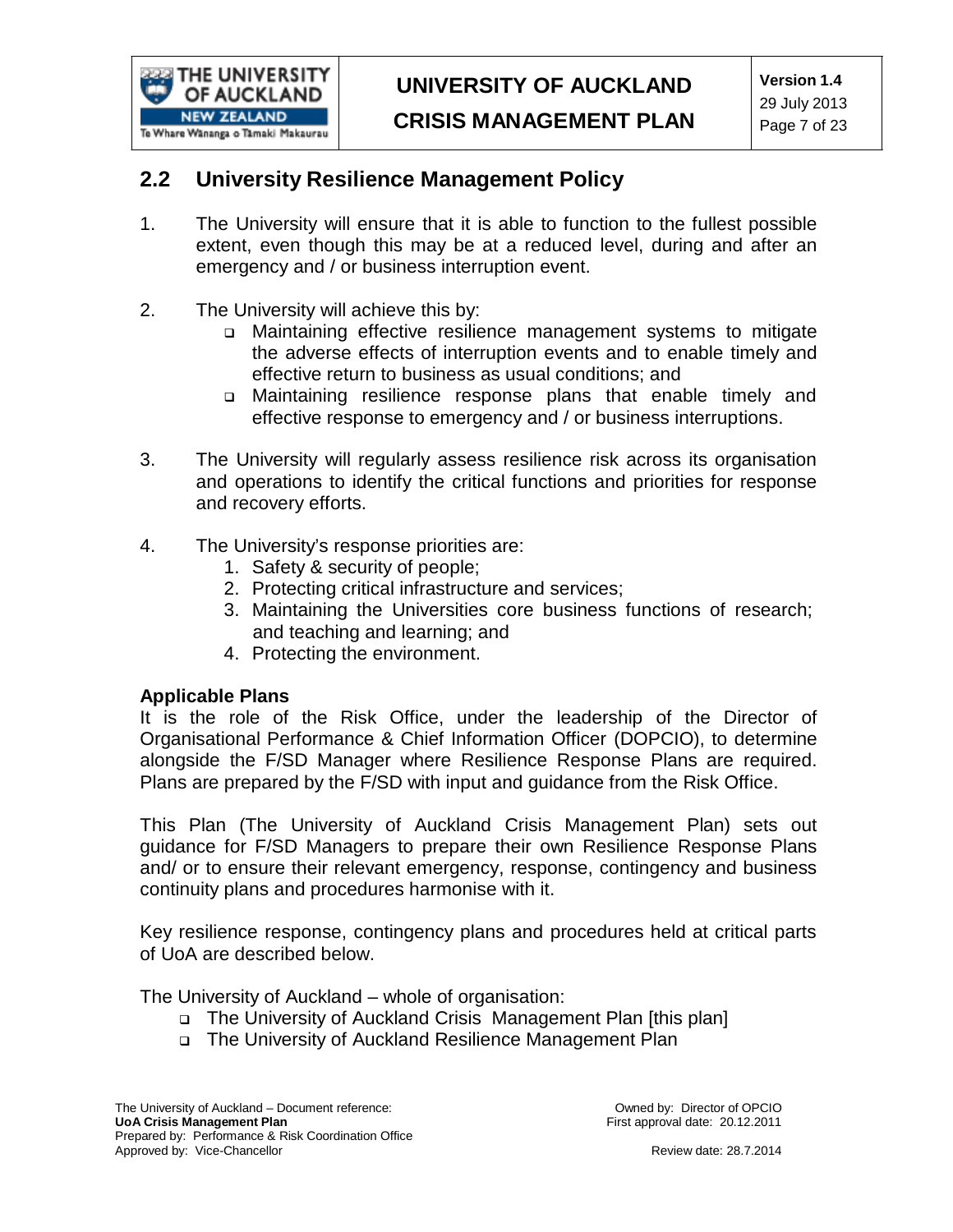

 The University of Auckland emergency, fire & evacuation plans & procedures.

F/SD's that hold relevant resilience response & contingency plans include:

- Business continuity plans all F/SD's
- Hazardous facility response plans & procedures (chemical, biocontainment, biosecurity, radiological) – applying to the Faculties of Science, Engineering and Health & Medical Sciences.
- Information Technology Services incident management, contingency & disaster recovery plans & procedures - ITS
- Security response & contingency plans & procedures Property **Services**
- Student Critical Incident Response Plan Campus Life & International **Office**
- Teaching & Learning Recovery DVC (Academic)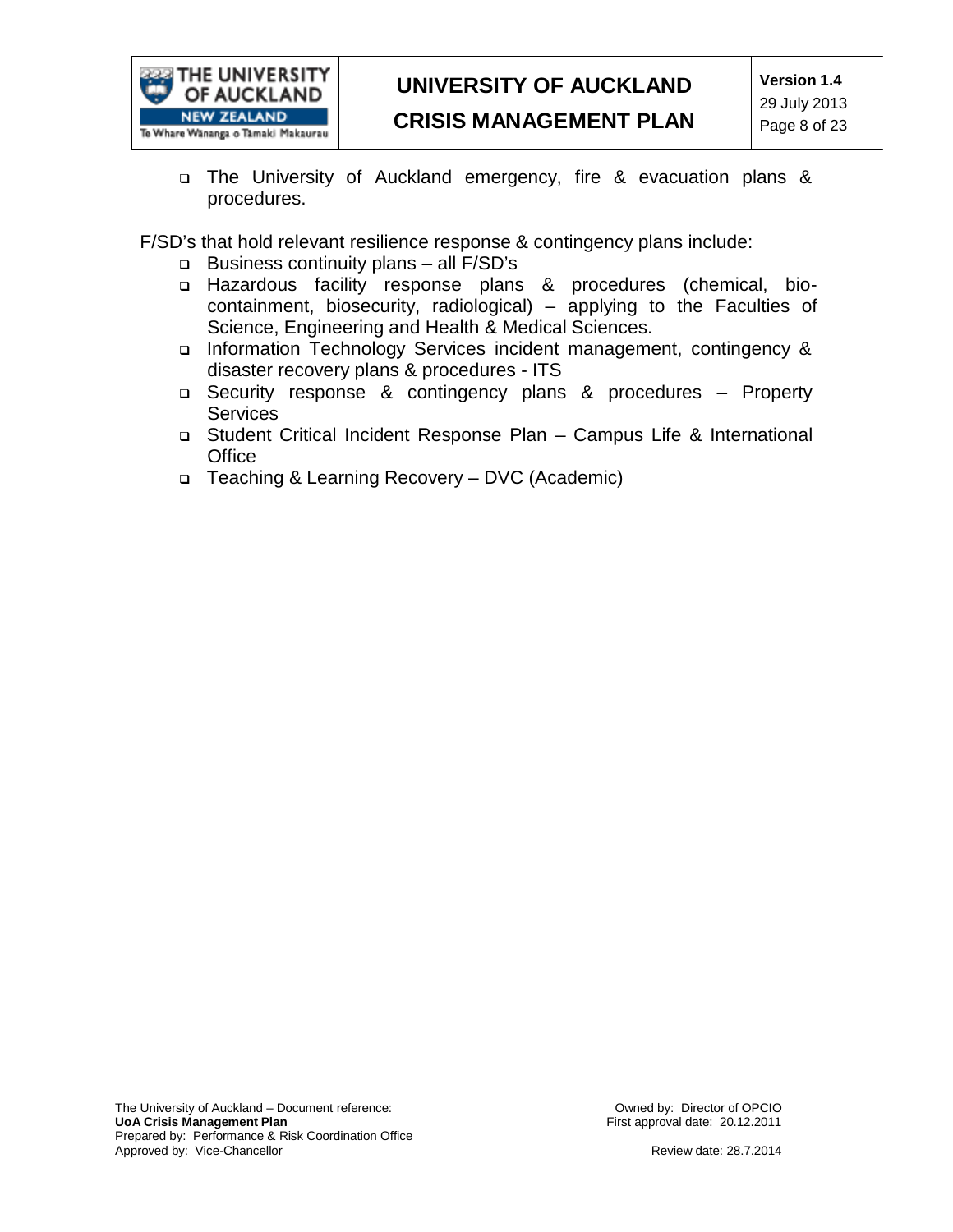

### **2.3 RESILIENCE RESPONSE PROCESS**

Faculty/ Service Division & site resilience response plans set out the way UoA responds to emergencies and interruption events, using a "4R's" approach (reduction, readiness, response and recovery), shown on Figure 2.



These plans refer to other Business as Usual (BAU) plans and procedures as appropriate, and focus on how UoA BAU critical services can be delivered during an emergency and or business interruption event.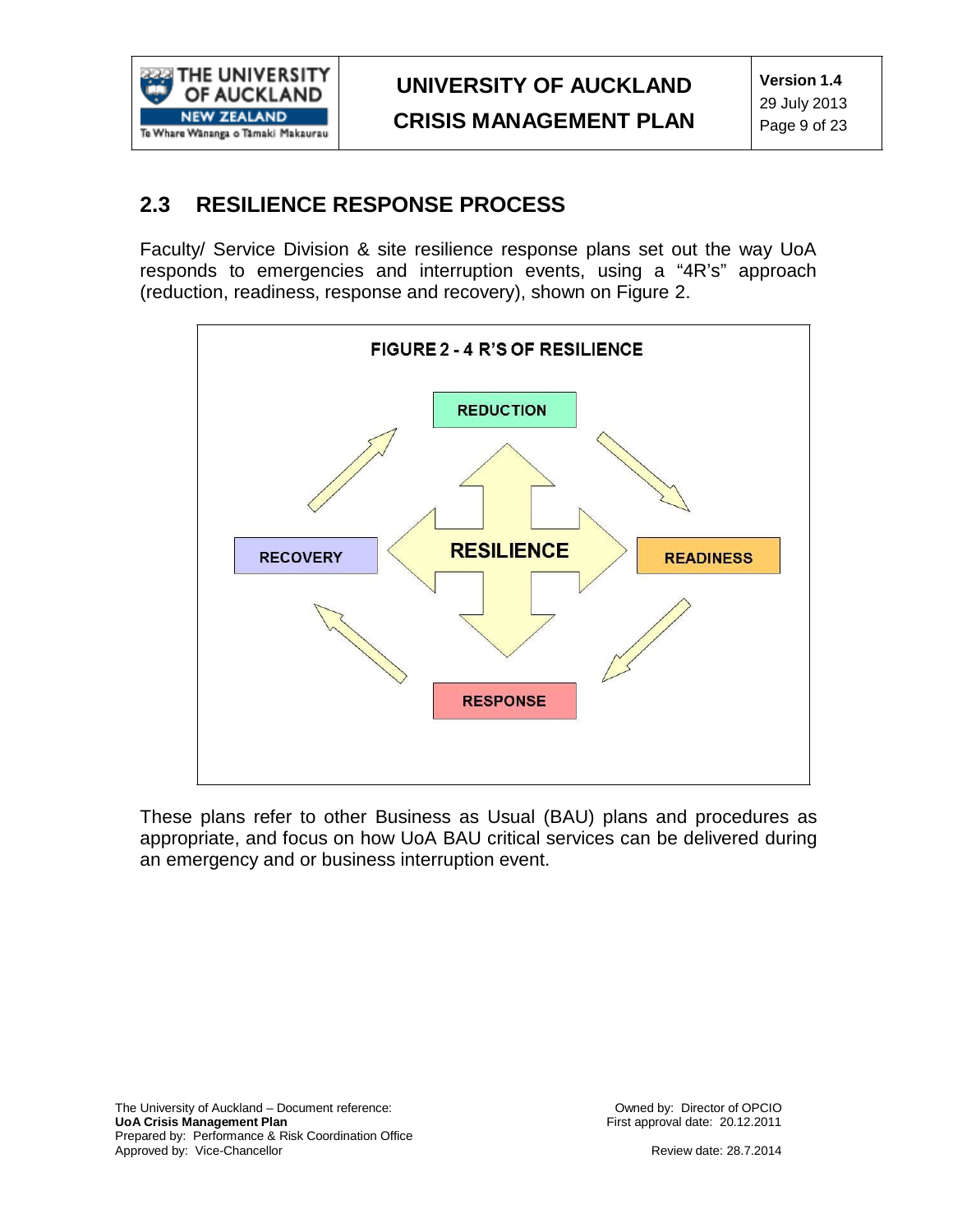

Figure 3 shows the resilience response process.



This process goes through a familiar series of phases to resolve the event, consistent with standard incident & emergency management disciplines. These phases include:

- **Raising the alarm / observation**. Knowing the event has occurred; and making emergency notifications as soon as possible, e.g., to emergency services if there is a need for fire, ambulance and or police response;
- **Activate / notify**. The observer (e.g. site worker, auditor or even a member of the public) notifies the F/SD Manager. The F/SD Manager makes the decision about the event level (i.e., its potential consequences), and if necessary activates the Resilience Response Plan. As shown in Section 4, the F/SD Manager lets UoA Management / Risk Office know in a timely manner;
- **Emergency phase**. Where there is imminent danger to staff, fire wardens facilitate evacuation, and first-aider's render first aid. This is the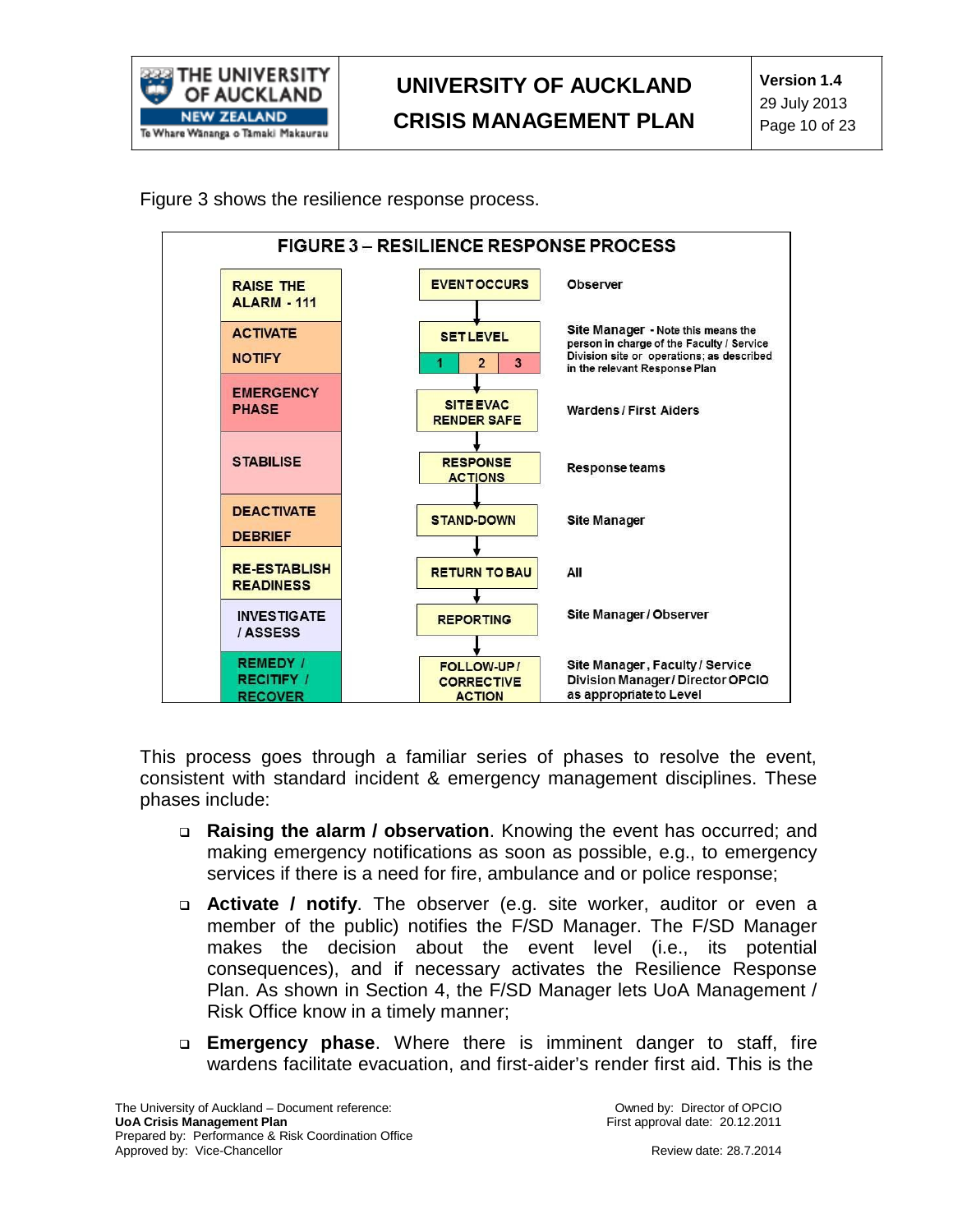

"fire & evacuation" phase, set out in notices posted around the campus, as part of the mandated health & safety management system;

- **Stabilise**. The F/SD response team carry out the pre-planned actions to stabilise the situation, under the control of the nominated Incident Coordinator (IC) (the F/SD Manager delegatee or alternate);
- **Deactivate**. The IC formally stands down the response, so everyone knows the response is over; and conducts a hot debrief; the initial debrief immediately after deactivation to poll impressions and learnings from the response team.
- **Re-establish readiness**. Things return to a BAU footing. Measures are taken to re-establish readiness; e.g., equipment and resources are replenished, and if necessary, undergo inspection and maintenance;
- **Investigate / assess**. The F/SD Manager, IC, incident observer and response staff contribute to the formal event report and investigation, and an evaluation of the response. Reports are kept on file, and available on request to the Director OPCIO.
- **Remedy / rectify / recover**. The F/SD Manager initiates any corrective action, or follow-up actions, in order to improve resilience. If appropriate the F/SD Manager formulates a lessons learned communication in association with the Risk Office.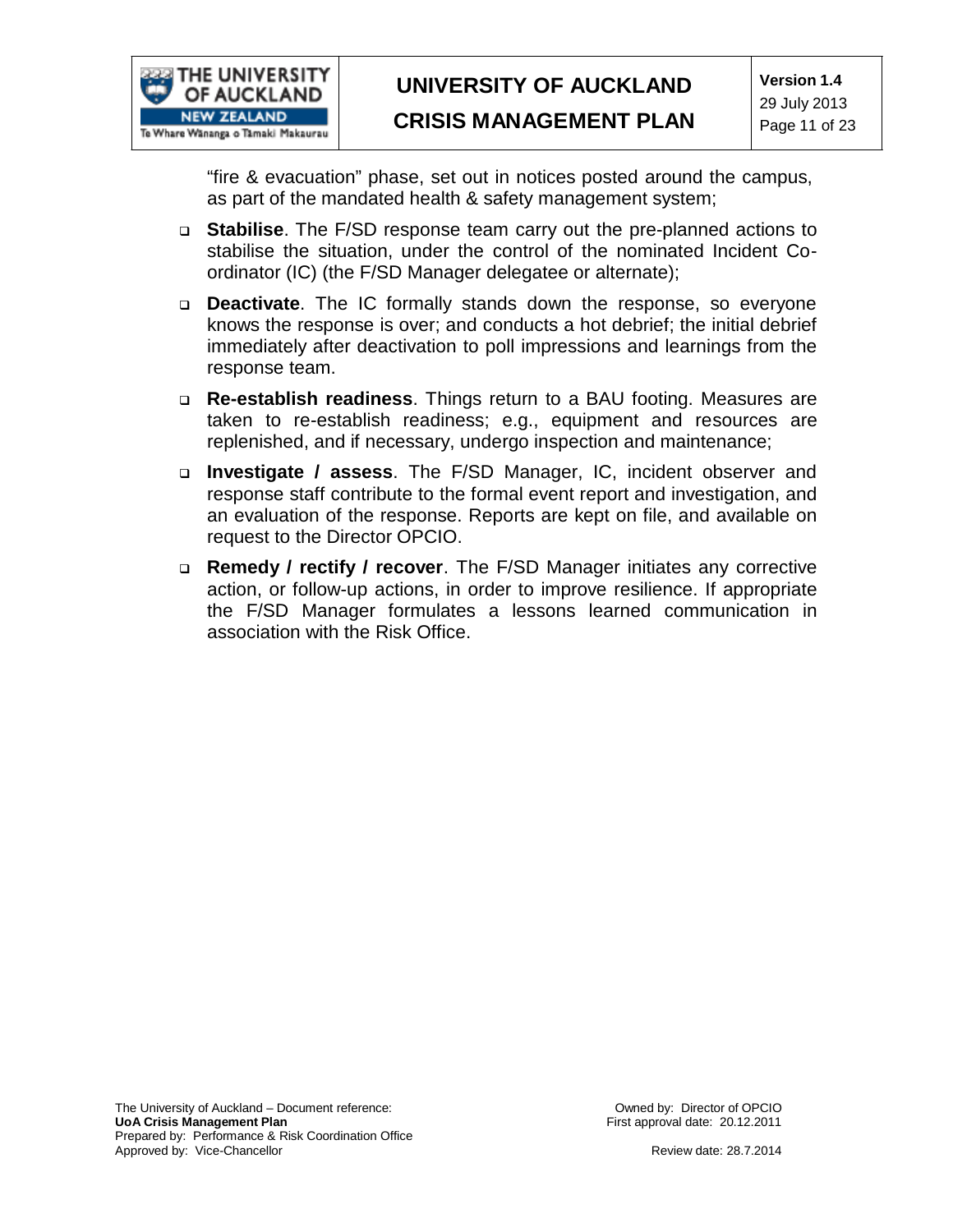

### **3. UCMT CONTACT INFORMATION**

This contact information is not included with the public version of this plan.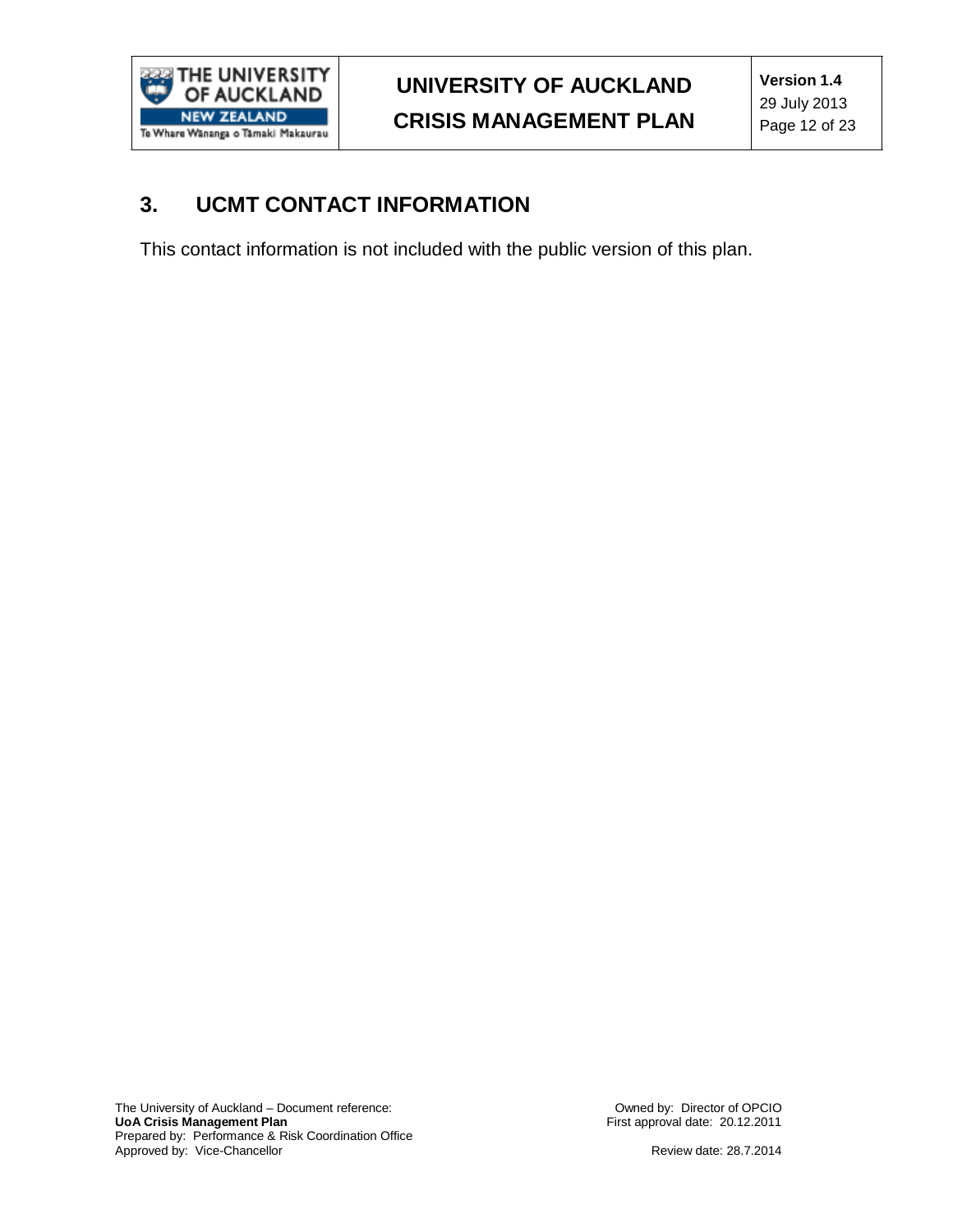

### **4. ACTIVATION & NOTIFICATION**

### **4.1 Determining Activation Level**

Each Faculty / Service Division determines the appropriate level of emergency and notification for the scenarios relating to their operations, as part of the planning and resilience risk assessment process. The levels are described below.

Figure 4 shows the event level, with indicative potential interrupt durations and notifications timeframes. Event levels at minor, moderate and major are calibrated by F/SD's in their plans, and determined by the scenarios their plans cover, and the types of critical function that can be potentially impacted.

| FIGURE 4: EVENT LEVEL & RISK OFFICE / MANAGEMENT<br><b>NOTIFICATION</b> |                    |                             |                                                                               |                                              |  |
|-------------------------------------------------------------------------|--------------------|-----------------------------|-------------------------------------------------------------------------------|----------------------------------------------|--|
|                                                                         | <b>STATUS</b>      | EVENT /<br><b>EMERGENCY</b> | <b>INDICATIVE</b><br><b>POTENTIAL</b><br><b>INTERRUPT</b><br><b>DURATION*</b> | <b>NOTIFY</b><br>MGMT / DIR.<br><b>OPCIO</b> |  |
|                                                                         | LEVEL <sub>3</sub> | <b>MAJOR</b>                | $> 5$ DAYS                                                                    | $< 60$ mins                                  |  |
|                                                                         | LEVEL 2            | <b>MODERATE</b>             | $< 5$ DAYS                                                                    | $< 4$ hours                                  |  |
|                                                                         | LEVEL 1            | <b>MINOR</b>                | $<$ 4 HOURS                                                                   | < 5 working<br>days                          |  |
| <b>BUSINESS AS USUAL (BAU)</b>                                          |                    |                             |                                                                               |                                              |  |

The work done by F/SD's as part of their business continuity planning process identifies critical business functions across UoA and the significant interruption periods for key scenarios that constitute a minor, moderate or major interruption duration.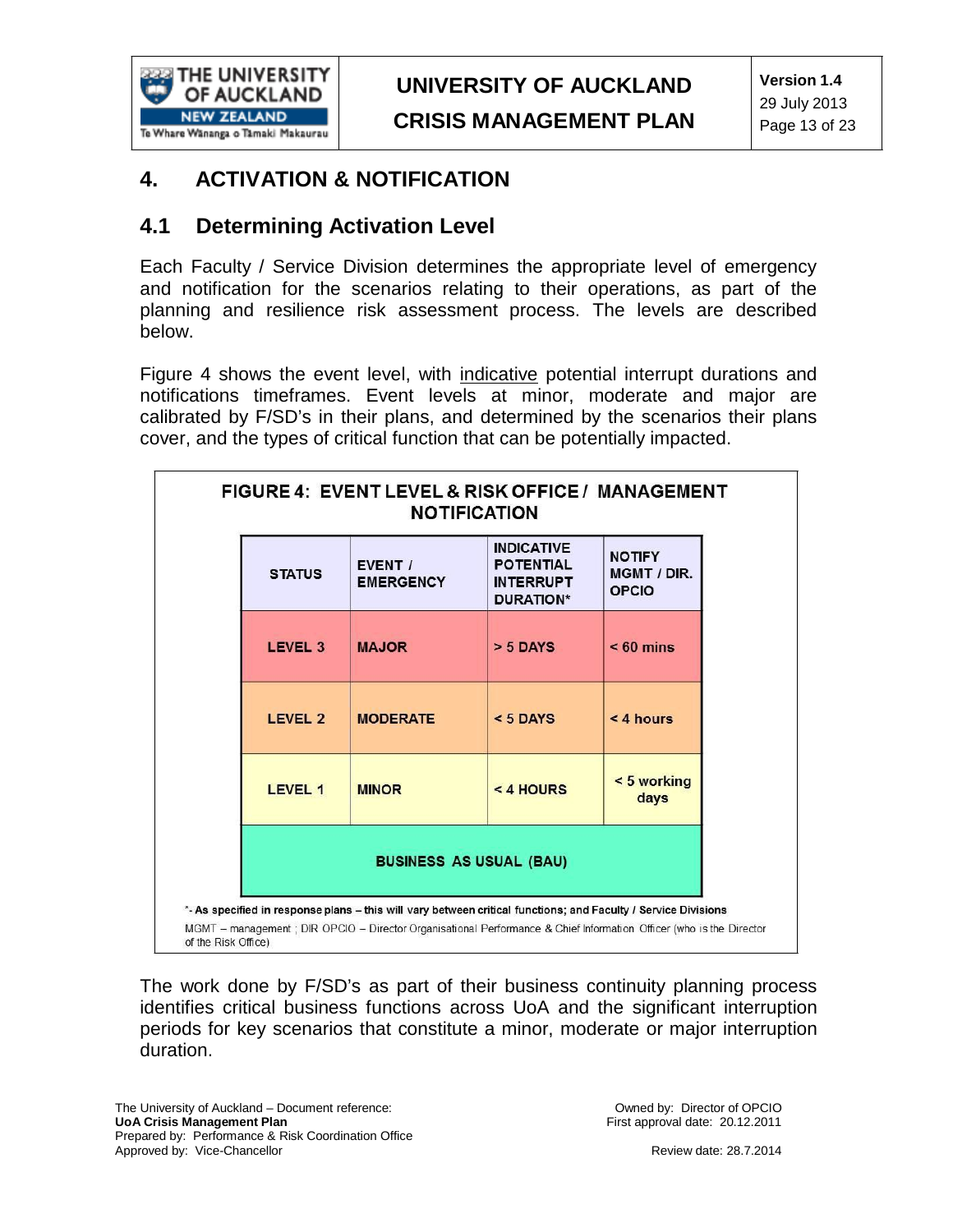

The objective of this pre-planned and staged notification process is to ensure that the Risk Office and the Faculty/Service Division Management learn about emergency and or interruption events in a timely manner. UoA Management, facilitated by the Risk Office, can then determine the implications for UoA and also be available to offer the assistance and resources the Faculty / Service Division will need to return to business as usual in the most timely and effective manner.

In addition, the Risk Office and Management are required to follow UoA risk disclosure framework, and notify management and governance depending on the risk and implications of the particular emergency and or interruption.

**Level 1 events** are minor, and are dealt with by the F/SD, and do not require additional resources for managing the event, and have a minor impact on UoA. Reporting / notification to management happens in the usual way as part of the BAU arrangements, and via the weekly UoA Situational Awareness reporting process that is coordinated by the Risk Office.

**Level 2 events** are moderate, and include those that require any type of mandatory notification to a government or law enforcement agency (for example Occupational Safety & Health, Ministry of Business, Innovation and Employment, or the Ministry for Primary Industries). The events effects may extent into or adversely affect other parts of the University operations and services. For these types of events the Risk Office is notified, and maintains a watching brief in case the event escalates to Level 3. Formal reporting is required to the Risk Office during and following the event.

**Level 3 events** are major. Impacts of the emergency or the interruption to critical services are likely to be significant. It will require external resources such as the emergency services and / or specialist response services. It also includes an emergency and or an interruption that happens outside of UoA, but significantly affects UoA (such as a natural disaster or major infrastructure failure). The Risk Office is notified as soon as possible, and the Director OPCIO or the Vice Chancellor determines whether the University Crisis Management Plan needs to be activated, and convenes the Crisis Management Team, as described in that Plan.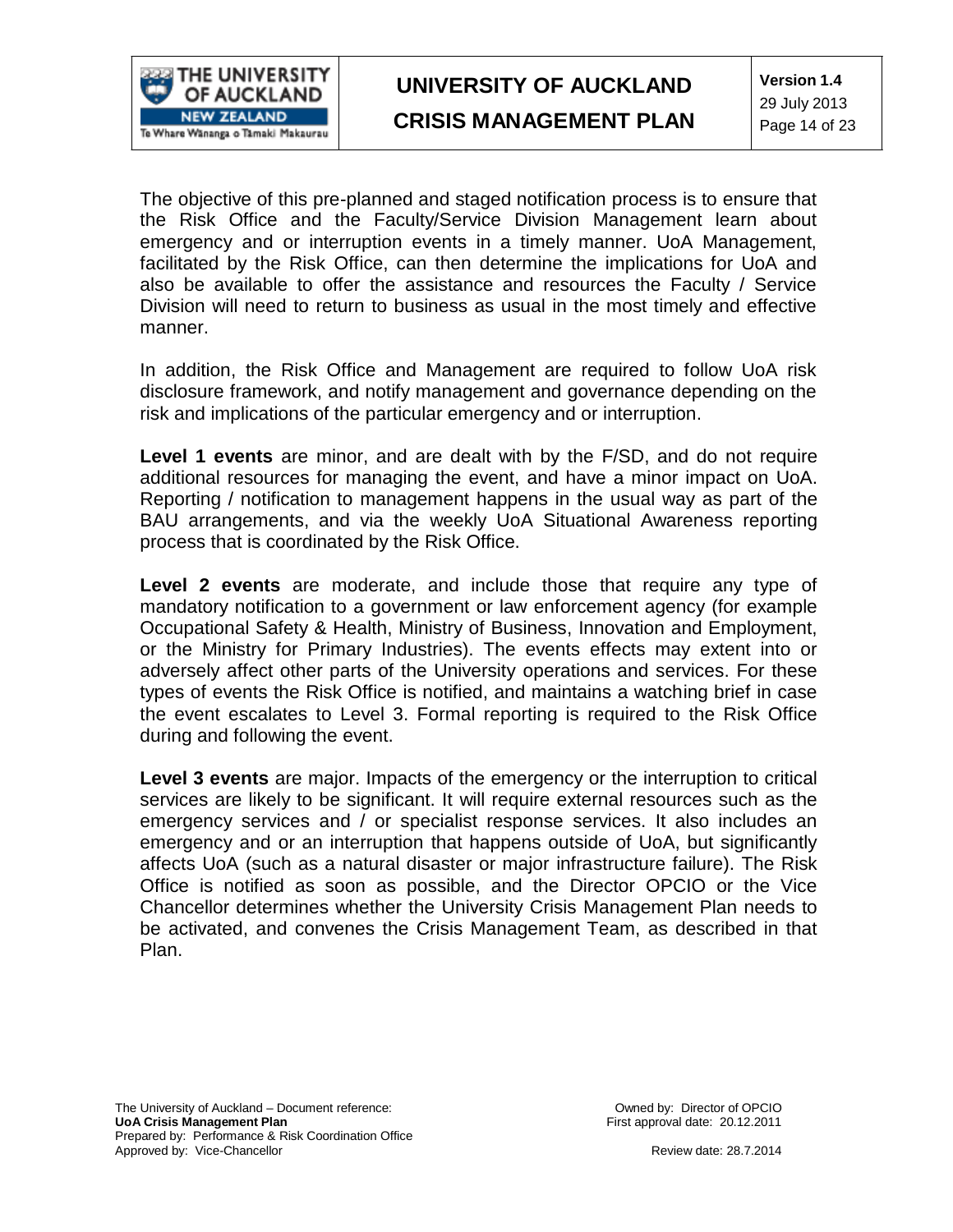

### **4.2 Mandatory Notifications**

Pre-planned procedures and protocols specify the mandatory notifications that are required, depending on the circumstances; to whom; how soon; who will make the call; and reporting / documentation that is required. Some of the more common ones are set out below. These will vary from operation to operation.

| <b>TABLE 1: MANDATORY NOTIFICATIONS</b>           |                                                                   |                                                                                                                                                                                    |                                                                                                                                                                                                          |                                       |
|---------------------------------------------------|-------------------------------------------------------------------|------------------------------------------------------------------------------------------------------------------------------------------------------------------------------------|----------------------------------------------------------------------------------------------------------------------------------------------------------------------------------------------------------|---------------------------------------|
| <b>Type of Incident</b>                           | <b>Caller</b>                                                     | <b>Who to Call</b>                                                                                                                                                                 | <b>Situation</b>                                                                                                                                                                                         | <b>Timeframe</b>                      |
| Fire / Ambulance /<br>Police Emergency            | Observer                                                          | (1) 111 Operator<br>Security UNISAFE ph.<br>x85000 or (1) 923 5000                                                                                                                 | Any emergency                                                                                                                                                                                            | As soon as possible<br>after incident |
| Serious harm injury                               | <b>Business unit</b><br>supervisor /<br>manager                   | (1) 111 Operator<br>Security UNISAFE ph<br>x85000 or (1) 923 5000<br>Health & Safety Manager<br>Faculty / Business Unit<br>Manager<br>OSH - MBIE                                   | Serious harm<br>injury - any loss of<br>consciousness;<br>incident involving<br>chemicals; where<br>emergency<br>services attend;<br>where attendance<br>at emergency<br>room or hospital is<br>required | As soon as possible<br>after incident |
| Hazardous<br>substance /<br>chemical incident     | Observer<br><b>Business unit</b><br>/ lab manager<br>/ supervisor | (1) 111 Operator<br>Security UNISAFE ph<br>x85000 or (1) 923 5000<br>Hazards & Containment<br>Manager                                                                              | Any spill;<br>suspicious fumes /<br>smells, theft of<br>chemicals or<br>equipment                                                                                                                        | As soon as possible<br>after incident |
| Radiological or<br>radioactive source<br>incident | Observer<br>Business unit<br>/ lab manager<br>/ supervisor        | (1) 111 Operator<br>Security UNISAFE ph<br>x85000 or (1) 923 5000<br>Hazards & Containment<br>Manager<br>Office of Radiation Safety<br>(formerly National Radiation<br>Laboratory) | Any incident: lost<br>source, spill, loss<br>of containment.<br>contaminated or<br>exposed<br>personnel                                                                                                  | As soon as possible<br>after incident |
| <b>Biosecurity breach</b>                         | <b>Business unit</b><br>supervisor /<br>manager                   | Hazards & Containment<br>Manager<br>Ministry of Primary Industries                                                                                                                 | Biosecurity or<br>quarantine breach<br>incident                                                                                                                                                          | As soon as possible<br>after incident |

Occupational Safety & Health, Ministry of Business, Innovation & Employment, Formerly Dept. of Labour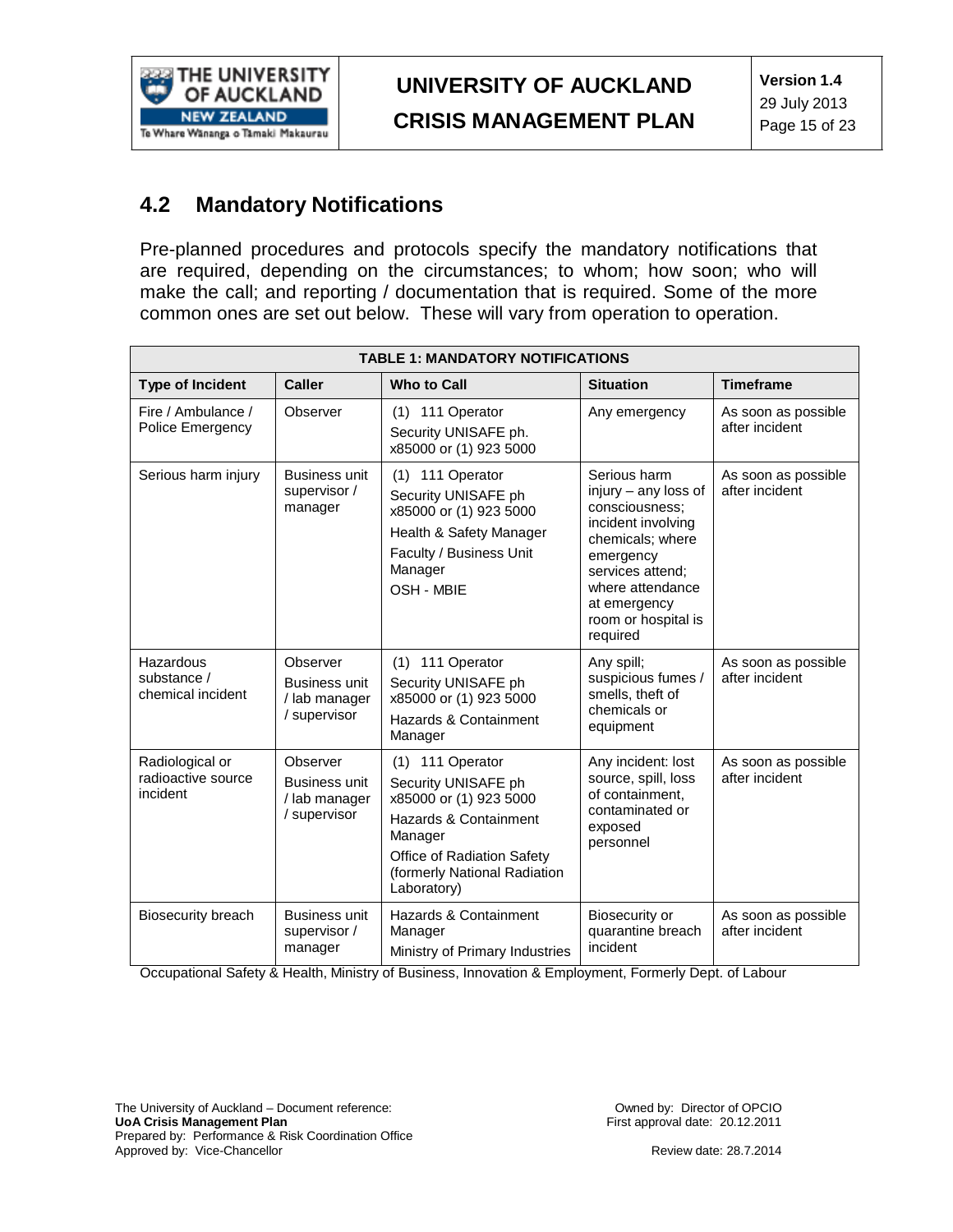

### **5. RESPONSE ORGANISATION**

### **5.1 Response Structure & Actions**

#### **Response Structure**

Figure 5 sets out an indicative response structure for Faculty / Service Division incidents. The type of response structure will depend on the specific operations and scenarios, and is up to whatever works for the Faculty / Service Division. Actual arrangements are set out in plans and procedures. Generic guidance is provided below.



Someone needs to be in charge. This person is nominated by the F/SD Manager, and is usually referred to as the Incident Co-ordinator. The types of tasks that need to be carried out are:

 **Duty of care** - advice to the person in charge re: safety & security matters, to ensure the duty of care to all those involved in the response, and the public who could be affected;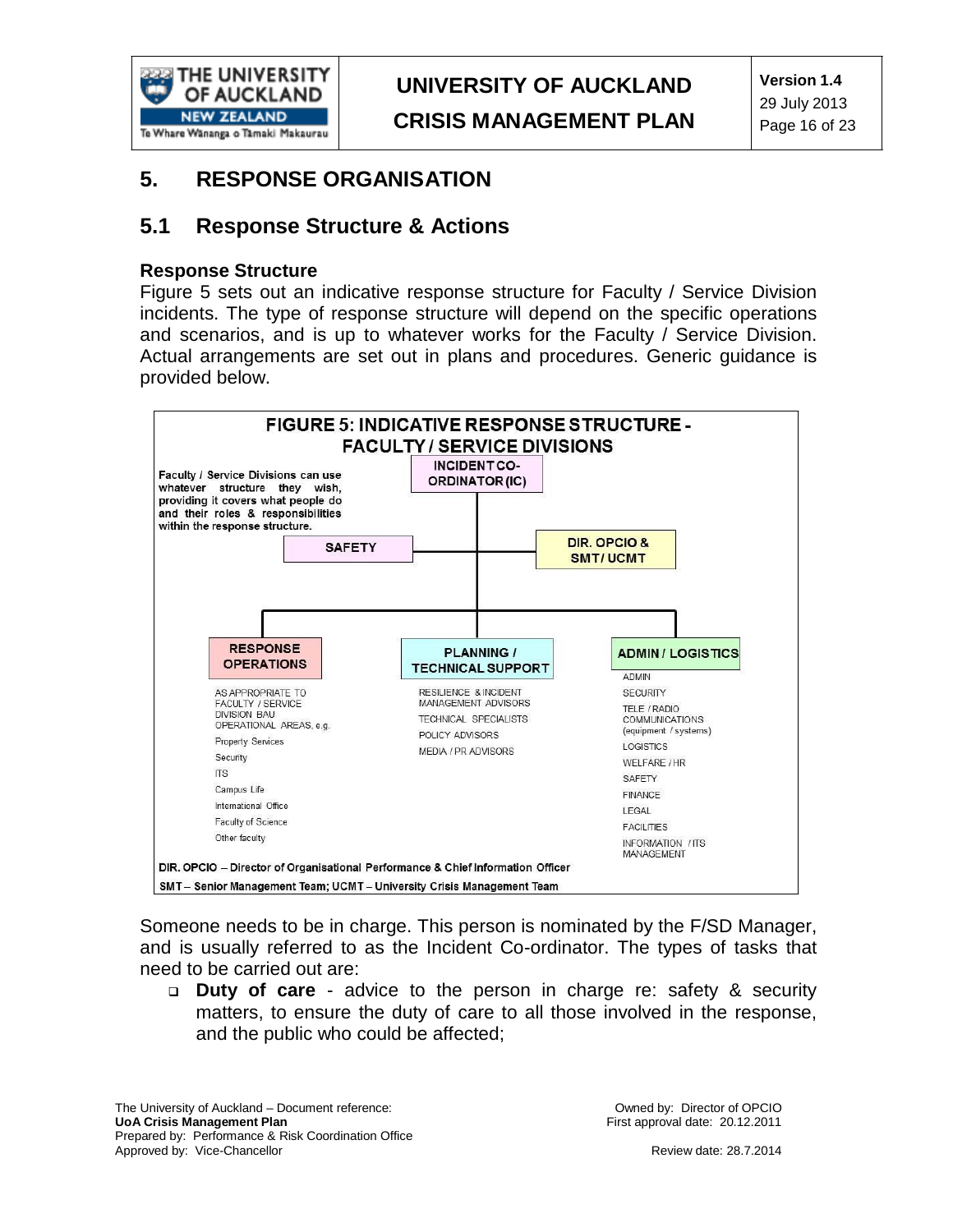

# **UNIVERSITY OF AUCKLAND**

- **CRISIS MANAGEMENT PLAN**
- **A linkage** into the University resources and support, and for major events, the Crisis Management Team – this is coordinated by the Director OPCIO;
- **Response Operations** (i. e., those carrying out the actual response);
- **Planning / technical support** (those advising the people in charge and the responders); and
- **Administration / logistics** (those enabling the response to happen, with money, resources, logistics, telecommunications, technical support and things).

Figure 6 shows the response structure for the UCMT. The VC and or DOPCIO convene a relevant group of UCMT members, depending on the nature and magnitude of the event. This can vary between a group of 3 or 4 key people, to a full activation. The response structures are fully scalable and flexible and are tailored to the unfolding events. Response actions for both F/SD response teams and the UCMT are described in the following sections.



The University of Auckland – Document reference: **UoA Crisis Management Plan** Prepared by: Performance & Risk Coordination Office Approved by: Vice-Chancellor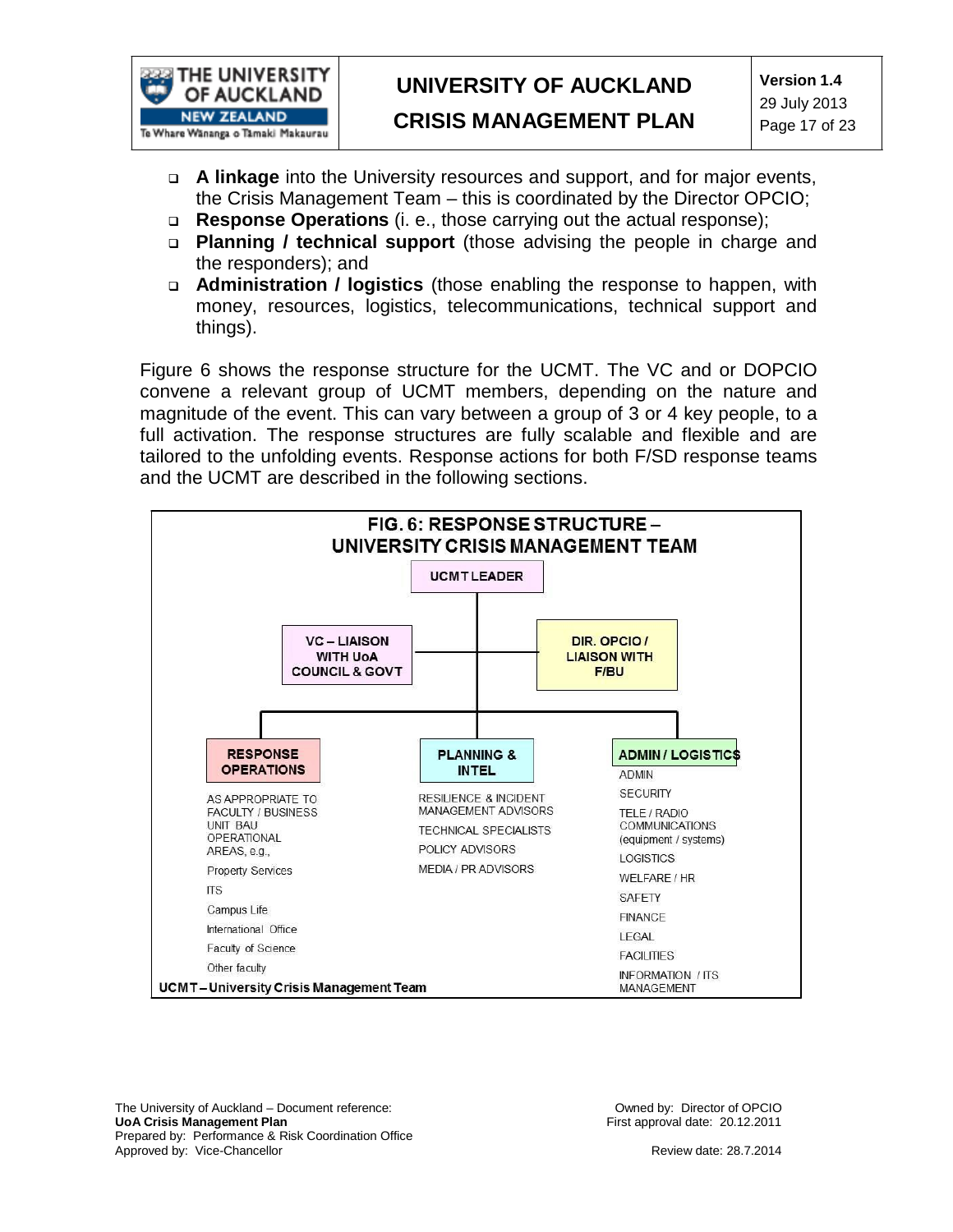

### **Key Actions**

Key actions to be taken in emergency and business interruption events are set out in F/SD plans and procedures. The following steps are generic, and identify activation, notification, and de-activation decision points. Actions specific to the Crisis Management Team are identified at Level 2, where the UCMT are put on watch; and at Level 3, where the UCMT are activated. Note that the actions of both the F/SD response teams, and those of the UCMT occur in parallel; each group has a different role to play. They link together via the liaison role that the Director OPCIO has. The F/SD team manage the response on the ground; and the UCMT provide resources, set priorities and support the response on the ground.

### All Events

- 1. Person in charge of the site / operation (the "Responsible Person") is notified of the event.
- 2. The Responsible Person determines the Level of the Event, and notifies the F/SD Manager.
- 3. If Level 1, the F/SD Manager resolves the event under BAU.

#### Level 2

- 4. F/SD Manager determines what additional resources are required from the University and contacts the Director OPCIO.
- 5. The F/SD Manager manages the event, as described in their Resilience Response plans & procedures.
- 6. The Director OPCIO puts the University Crisis Management Team (UCMT) on alert.
- 7. The Director OPCIO or the Vice Chancellor decides whether to activate the University Crisis Management Team, and whether to escalate response to Level 3.

#### Level 3

- 8. The F/SD Manager manages the event, as described in their Resilience Response plans & procedures.
- 9. The Director OPCIO or the Vice Chancellor activates the University Crisis Management Team, which sets priorities and provides resources, coordination and advice to the F/SD Manager who is coordinating their response.

#### Stand-down & review

10.The F/SD Manager determines when the event is over and to return to BAU. The F/SD Manager formally stands down the event.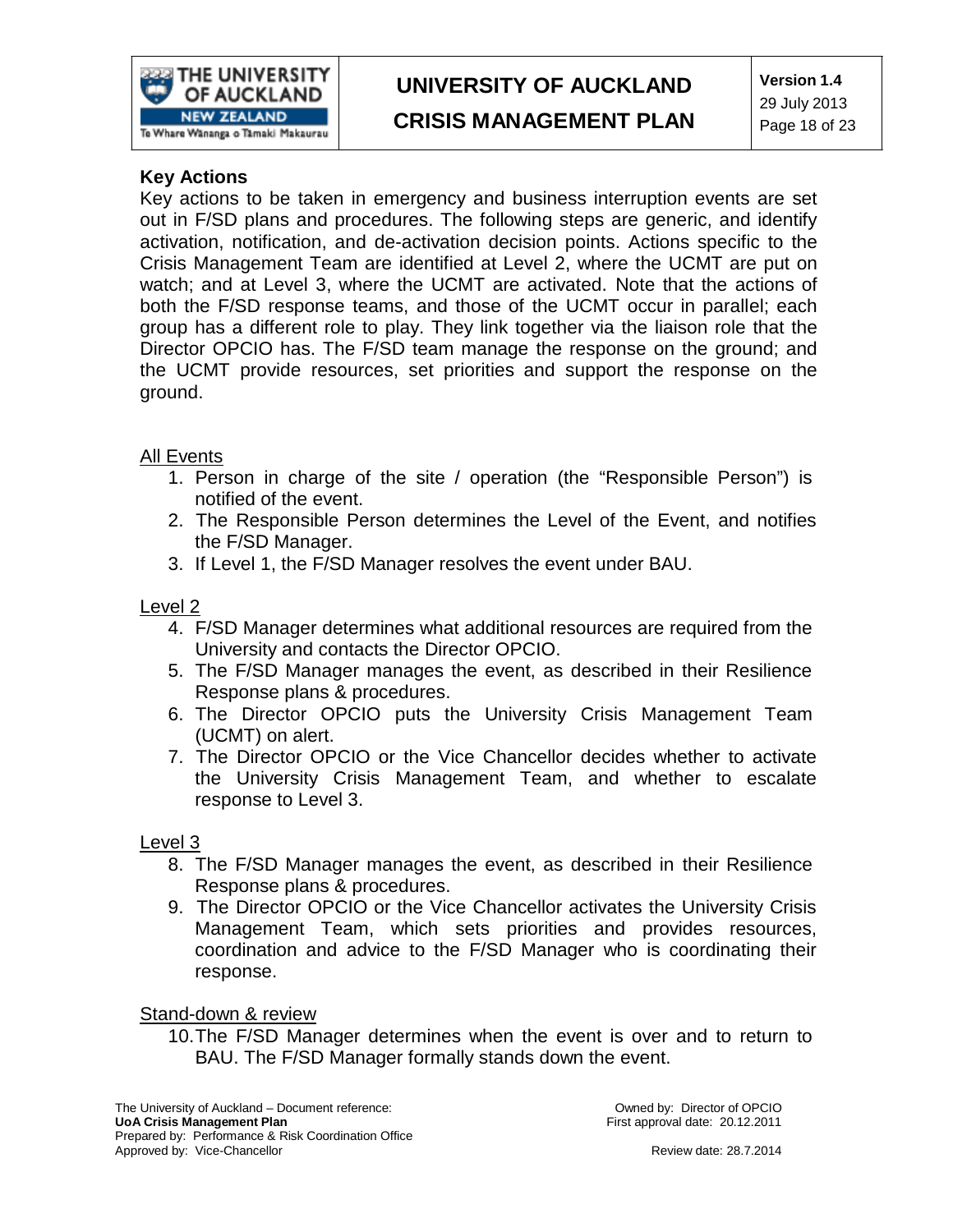

**CRISIS MANAGEMENT PLAN**

- 11.The F/SD Manager conducts debrief, re-establishes preparedness and reports on F/SD response activities and effectiveness.
- 12.The F/SD liaises with the Director OPCIO for Level 2 and 3 events, with regards to follow-up and lessons learned; and reviews plans and procedures.

### **5.2 Roles & Responsibilities**

Roles are assigned by the F/SD Manager for F/SD operations; and by the Director OPCIO / Vice Chancellor for the University Crisis Management Team.

Table 2 sets out generic resilience response responsibilities & authorities. Table 3 sets out specific UCMT responsibilities & authorities.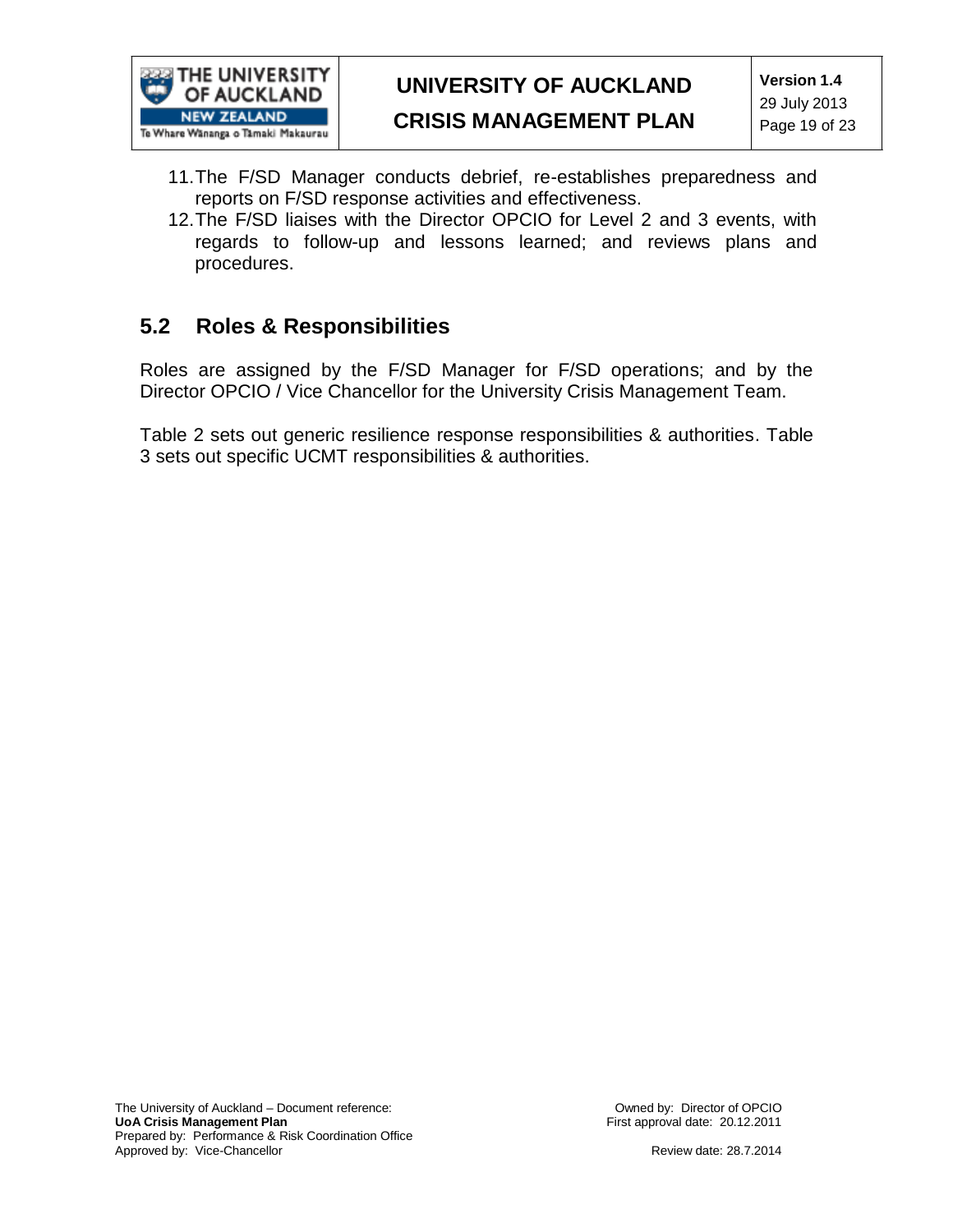

| TABLE 2: GENERIC RESILIENCE RESPONSE RESPONSIBILITES & AUTHORITIES                                                                                                                                 |                                                                                                                                                                                                                                                                                                                                     |                                                                                                                                                                                                                         |  |
|----------------------------------------------------------------------------------------------------------------------------------------------------------------------------------------------------|-------------------------------------------------------------------------------------------------------------------------------------------------------------------------------------------------------------------------------------------------------------------------------------------------------------------------------------|-------------------------------------------------------------------------------------------------------------------------------------------------------------------------------------------------------------------------|--|
| <b>Position</b>                                                                                                                                                                                    | <b>Responsibility</b>                                                                                                                                                                                                                                                                                                               | <b>Authority</b>                                                                                                                                                                                                        |  |
| Responsible Person -<br><b>Faculty/ Service Division</b><br><b>Manager or Delegate</b>                                                                                                             | All site operations<br>Decides to activate the relevant<br>F/SD Resilience Response Plan<br>Sets the event level<br>Notifies F/SD Manager<br>For Level 2 and 3 events, notifies<br>the Director OPCIO<br>Event reporting & follow-up                                                                                                | Activates the relevant F/SD<br>Resilience Response Plan<br>Appoints the Incident Co-ordinator<br>Authorises resources and<br>contractor assistance as<br>recommended by the Incident Co-<br>ordinator                   |  |
| <b>Incident Co-ordinator</b><br>(at smaller sites, the Incident<br>Co-ordinator may also be the<br>Faculty / Service Division<br>Manager or Site Manager)                                          | Manages response team and<br>response operations<br>Safety & security of Response<br>Team<br>Maintains F/SD incident log<br>Notifies neighbours<br>Liaises / co-operates with<br>Emergency Services; and hands<br>over incident control to them if<br>directed to<br>Debrief and event review                                       | Evaluates event level<br>Decides when event is over ("stand<br>down")<br>To discontinue response operations<br>if safety or security is compromised<br>Requests additional resources from<br>Director OPCIO is required |  |
| <b>Site Response Team</b>                                                                                                                                                                          | Respond safely as per the<br>response procedures                                                                                                                                                                                                                                                                                    | To discontinue response operations<br>if safety or security is compromised                                                                                                                                              |  |
| <b>University Crisis Management</b><br><b>Team Generic Roles</b><br>Director OPCIO<br>۰<br><b>SMT Key Leaders</b><br><b>SMT Advisors</b><br>Relevant Faculty / Service<br>٠<br>Division Manager(s) | Support the F/SD Incident Co-<br>ordinator and provide resources<br>required to respond to and<br>effectively recover from the event<br>Make / co-ordinate mandatory<br>notifications and liaison as<br>appropriate<br>Handle legal and public affairs<br>matters<br>Event review, Lessons Learned<br>and policy review if required | Make policy decisions<br>Set priorities<br><b>Advise Council</b><br>Advise Ministers / Government as<br>appropriate<br>Media statements<br>Customer liaison<br>Financial support for response /<br>recovery operations  |  |

F/SD – Faculty / Service Division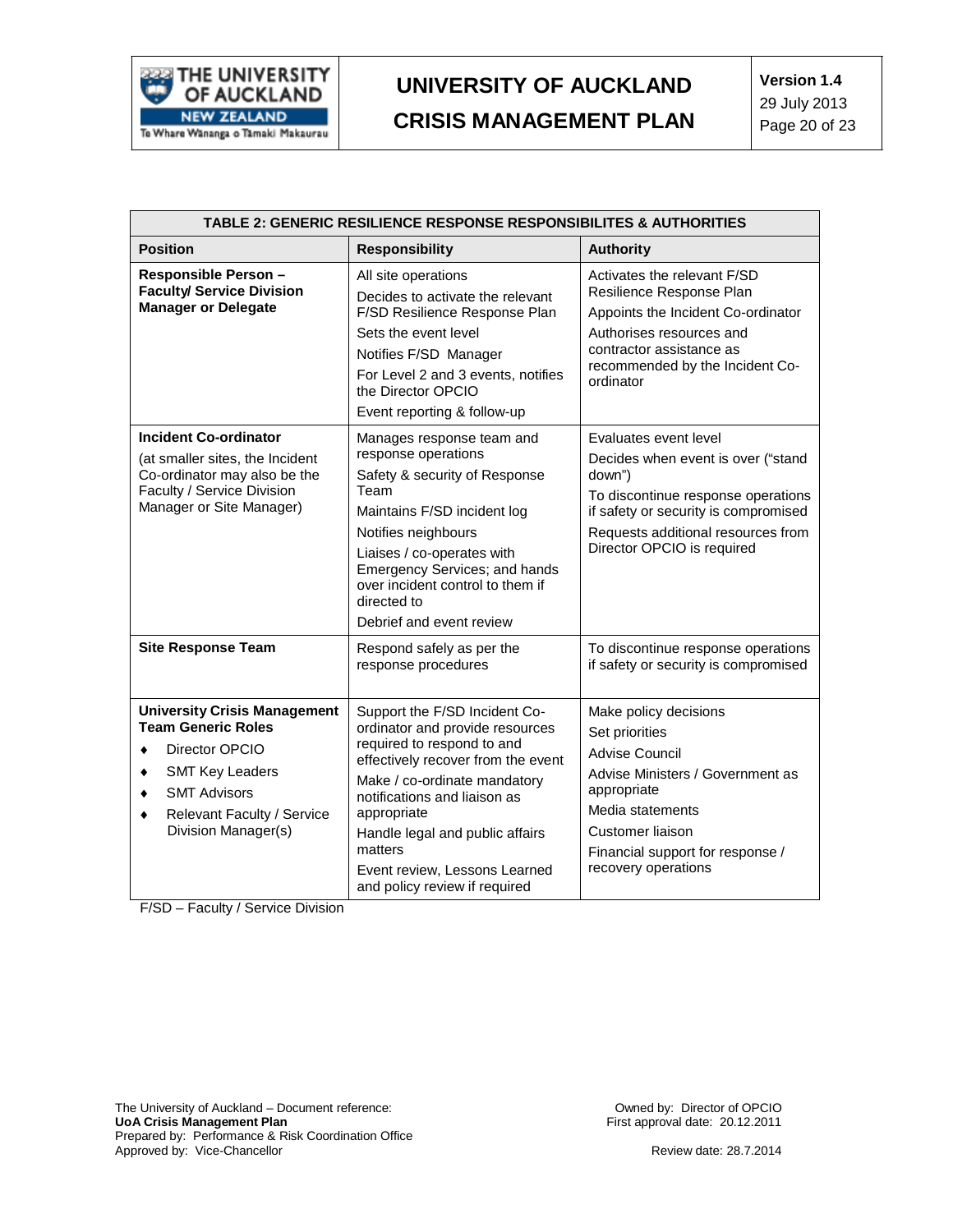

| TABLE 3: CRISIS MANAGEMENT TEAM ROLES & RESPONSIBILITIES                                                                      |                                                                                                                                                                                                                                                                                                                         |                                                                                                                                                                      |  |
|-------------------------------------------------------------------------------------------------------------------------------|-------------------------------------------------------------------------------------------------------------------------------------------------------------------------------------------------------------------------------------------------------------------------------------------------------------------------|----------------------------------------------------------------------------------------------------------------------------------------------------------------------|--|
| <b>Position</b>                                                                                                               | <b>Responsibility</b>                                                                                                                                                                                                                                                                                                   | <b>Authority</b>                                                                                                                                                     |  |
| <b>Faculty / Service Division</b><br><b>Incident Co-ordinator</b><br>Responsible Faculty / Service<br><b>Division Manager</b> | Manages Faculty / Service<br>Division response team and<br>response operations<br>Maintains F/SD incident log<br>Safety & security of response<br>team<br>Liaises / co-operates with<br>Emergency Services; and hands<br>over incident control to them if<br>directed to<br>Event reporting<br>Debrief and event review | Determines event level<br>Decides when event is over<br>To discontinue response<br>operations if safety or security is<br>compromised                                |  |
| <b>University Crisis Management</b><br><b>Team Leader</b>                                                                     | Leads the UCMT<br>Leads the formal UCMT Event<br>Review process<br>Maintains incident log                                                                                                                                                                                                                               | Determines when to activate<br><b>UCMT</b><br>Stands-down UCMT response                                                                                              |  |
| <b>VC</b>                                                                                                                     | Governance liaison; keeping UoA<br>Council briefed<br>Government implications and<br>briefings                                                                                                                                                                                                                          | Determines when to activate the<br><b>UCMT</b><br>Stands-down UCMT response<br>University leadership<br>Mandated authorities<br>Governance advisor                   |  |
| Director Org Performance &<br><b>CIO (Director Risk Office)</b>                                                               | Co-ordination, corporate &<br>support services for response &<br>resource reallocation efforts<br>Managing recovery to BAU                                                                                                                                                                                              | Determines when to activate<br><b>UCMT</b><br>Stands-down UCMT response<br>Co-ordinates UCMT<br>preparedness & capability<br>building<br><b>Existing authorities</b> |  |
| <b>Director Response Operations</b>                                                                                           | Dean / Director of Faculty /<br>Service Division undergoing event<br>Support / guidance to UCMT, and<br>F/SD Incident Co-ordinator                                                                                                                                                                                      | Existing authorities<br>Reallocation of resources to<br>support response & recovery                                                                                  |  |
| Registrar                                                                                                                     | Legal & policy support to VC,<br><b>UCMT</b> and Director Operations                                                                                                                                                                                                                                                    | Mandated authorities                                                                                                                                                 |  |
| <b>UCMT Executive Officers</b>                                                                                                | Executive support to DOPCIO,<br>VC and SMT<br>Minute taker and secretariat<br>support to UCMT<br>Maintaining contact lists and duty                                                                                                                                                                                     | Directing administrative support<br>resources<br><b>Existing authorities</b>                                                                                         |  |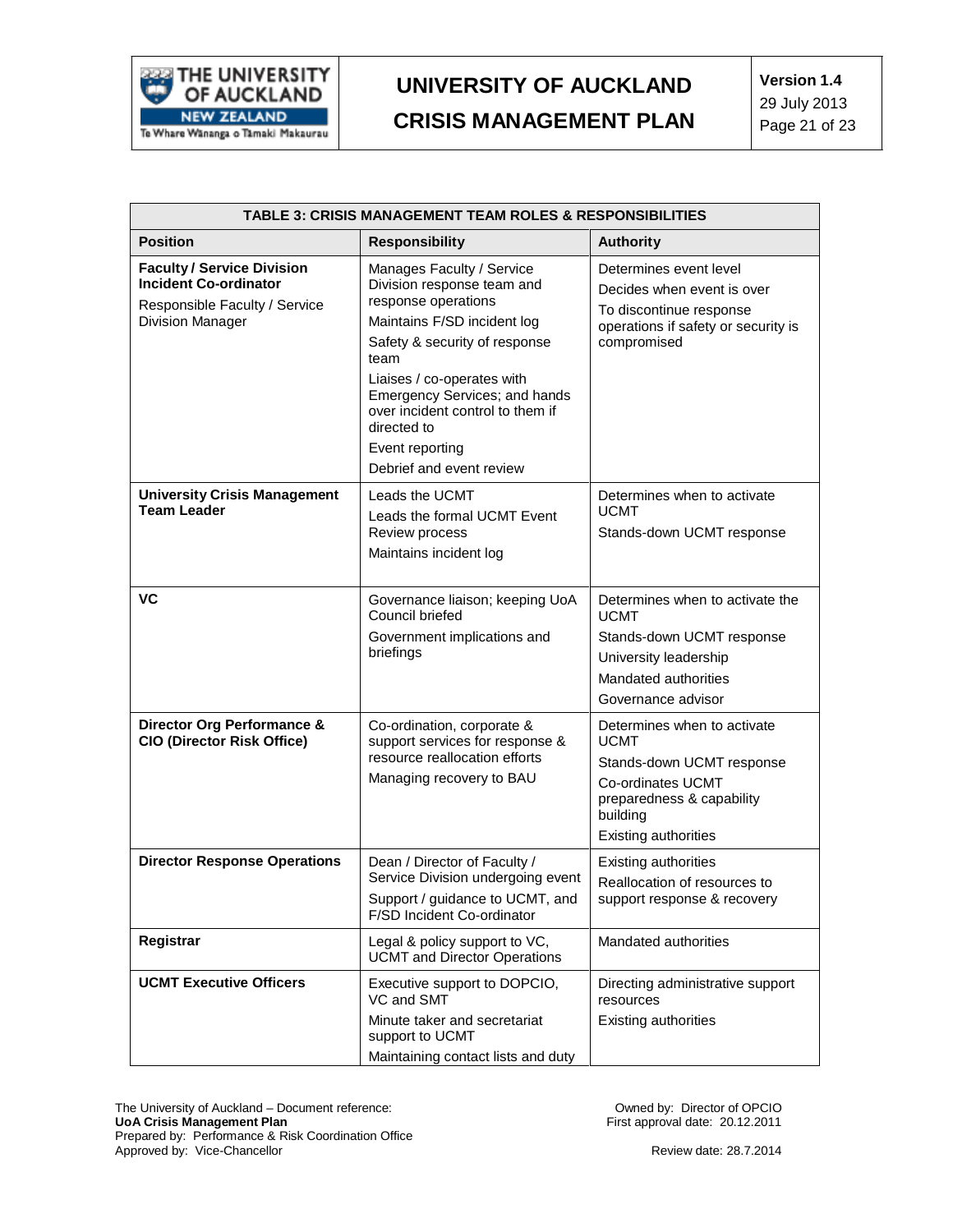

| <b>TABLE 3: CRISIS MANAGEMENT TEAM ROLES &amp; RESPONSIBILITIES</b>                                                                                                                                                                                                                                                                                                                                                                                        |                                                                                                                                                                                                                                                                                                                                                                             |                                                                                                                                                                                                                                                                                                                                                                                             |  |
|------------------------------------------------------------------------------------------------------------------------------------------------------------------------------------------------------------------------------------------------------------------------------------------------------------------------------------------------------------------------------------------------------------------------------------------------------------|-----------------------------------------------------------------------------------------------------------------------------------------------------------------------------------------------------------------------------------------------------------------------------------------------------------------------------------------------------------------------------|---------------------------------------------------------------------------------------------------------------------------------------------------------------------------------------------------------------------------------------------------------------------------------------------------------------------------------------------------------------------------------------------|--|
| <b>Position</b>                                                                                                                                                                                                                                                                                                                                                                                                                                            | <b>Responsibility</b>                                                                                                                                                                                                                                                                                                                                                       | <b>Authority</b>                                                                                                                                                                                                                                                                                                                                                                            |  |
|                                                                                                                                                                                                                                                                                                                                                                                                                                                            | rosters                                                                                                                                                                                                                                                                                                                                                                     |                                                                                                                                                                                                                                                                                                                                                                                             |  |
| <b>UCMT Team Members</b><br>Advisors (as required)<br><b>Director Administration</b><br>DVC (Research)<br>DVC (Academic)<br><b>Director Finance</b><br><b>Director Property Services</b><br>Director HR<br>Director Campus Life<br>Advisors (as required)<br>Manager Performance & Risk<br>Director ITS<br><b>Senior Communications</b><br>Advisor<br>Manager UNISAFE<br>Manager Health & Safety<br>Manager Hazards &<br>Containment<br>Others as required | Support & advise DOPCIO, F/SD<br>Incident Co-ordinator and the<br>UCMT; and to provide advice and<br>resources required to respond to<br>and effectively recover from the<br>event<br>Make / co-ordinate mandatory<br>notifications as directed<br>Handle legal and public affairs<br>matters<br>Event review. lessons learned<br>and policy review if required<br>As above | <b>Existing authorities</b><br>Reallocation of their resources to<br>assist UCMT and response<br>operations<br>Advise DOPCIO, VC, F/SD IC<br>and UCMT as required<br>Advise Council as directed<br>Advise Ministers / Government<br>Media statements<br>Customer liaison<br>Financial support for response /<br>recovery operations<br>Audit and review<br>Existing authorities<br>As above |  |
| <b>Rest of Management Team &amp;</b><br><b>Advisors</b>                                                                                                                                                                                                                                                                                                                                                                                                    | Respective business activities<br>Support UCMT in decision-<br>making                                                                                                                                                                                                                                                                                                       | <b>Existing authorities</b><br>Reallocation of their resources to<br>assist UCMT and response<br>operations                                                                                                                                                                                                                                                                                 |  |